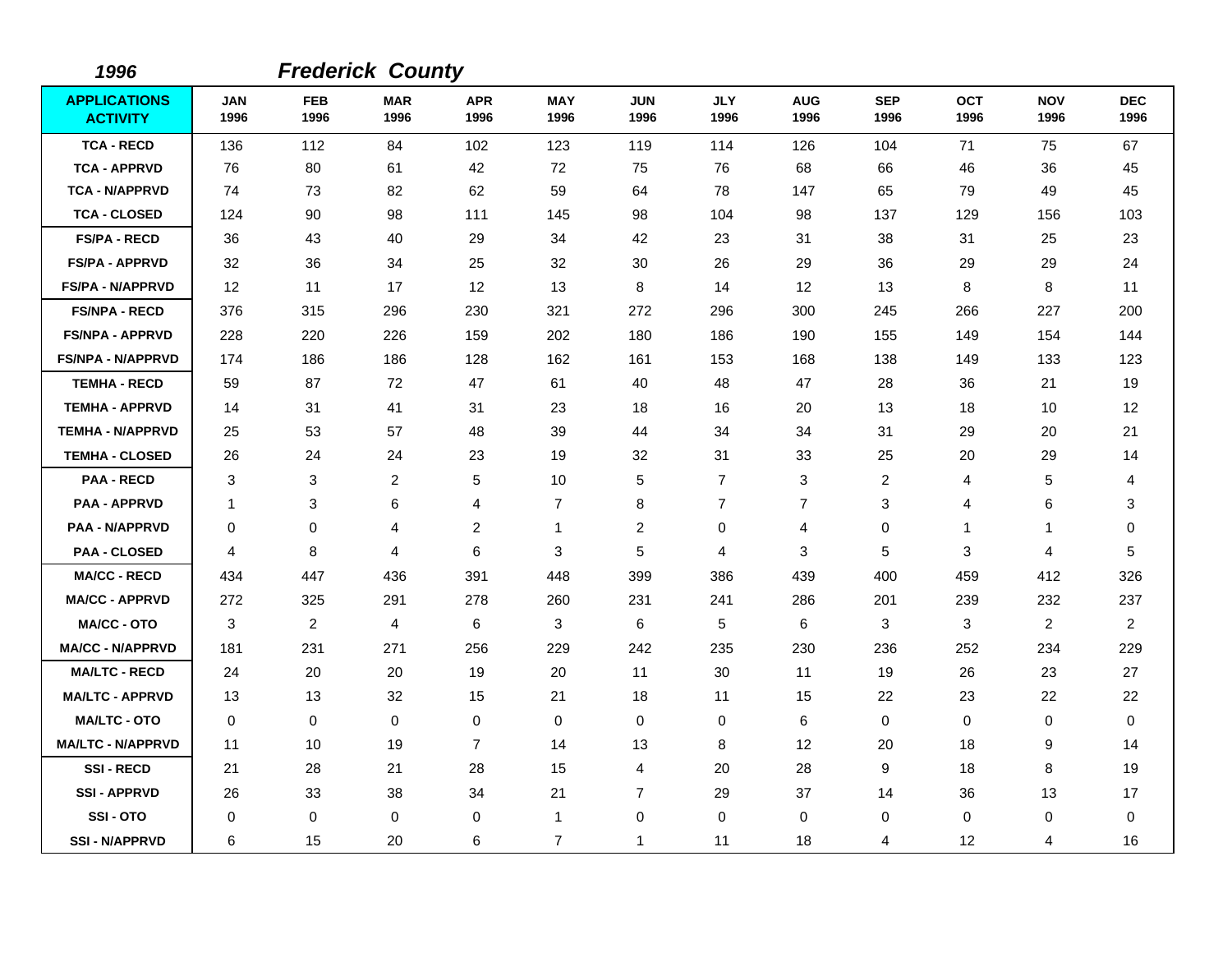| 1996                             |             |             | <b>Frederick County</b> |                    |                    |                    |                    |                    |                    |                    |                    |                    |
|----------------------------------|-------------|-------------|-------------------------|--------------------|--------------------|--------------------|--------------------|--------------------|--------------------|--------------------|--------------------|--------------------|
| <b>CASELOAD</b><br><b>COUNTS</b> | JAN<br>1996 | FEB<br>1996 | <b>MAR</b><br>1996      | <b>APR</b><br>1996 | <b>MAY</b><br>1996 | <b>JUN</b><br>1996 | <b>JLY</b><br>1996 | <b>AUG</b><br>1996 | <b>SEP</b><br>1996 | <b>OCT</b><br>1996 | <b>NOV</b><br>1996 | <b>DEC</b><br>1996 |
| <b>TCA - CASE/PAID</b>           | 1,014       | 1,039       | 1,031                   | 997                | 964                | 984                | 992                | 988                | 953                | 891                | 810                | 768                |
| <b>TCA - ADULT/RECIP</b>         | 892         | 914         | 902                     | 868                | 832                | 852                | 863                | 854                | 820                | 759                | 684                | 641                |
| <b>TCA - CHILD/RECIP</b>         | 1,802       | 1,825       | 1,807                   | 1,752              | 1,688              | 1,726              | 1,749              | 1,738              | 1,662              | 1,555              | 1,409              | 1,315              |
| <b>TCA - TOTAL/RECIP</b>         | 2,694       | 2,739       | 2,709                   | 2,620              | 2,520              | 2,578              | 2,612              | 2,592              | 2,482              | 2,314              | 2,093              | 1,956              |
| <b>TCA - NET/EXPEND</b>          | \$300,405   | \$307,695   | \$305,148               | \$295,279          | \$280,420          | \$286,605          | \$290,274          | \$288,835          | \$276,929          | \$258,461          | \$233,857          | \$221,118          |
| <b>FS/PA - H/HOLD CERT</b>       | 1,230       | 1,218       | 1,226                   | 1,235              | 1,217              | 1,213              | 1,230              | 1,249              | 1,228              | 1,202              | 1,148              | 1,083              |
| <b>FS/PA - H/HOLD PART</b>       | 1,230       | 1,217       | 1,224                   | 1,234              | 1,216              | 1,209              | 1,229              | 1,248              | 1,226              | 1,198              | 1,145              | 1,082              |
| <b>FS/PA - INDVD PART</b>        | 2,699       | 2,671       | 2,676                   | 2,672              | 2,589              | 2,574              | 2,616              | 2,655              | 2,592              | 2,501              | 2,319              | 2,135              |
| <b>FS/NPA - H/HOLD CERT</b>      | 1,679       | 1,725       | 1,751                   | 1,694              | 1,658              | 1,643              | 1,645              | 1,650              | 1,653              | 1,656              | 1,672              | 1,725              |
| <b>FS/NPA - H/HOLD PART</b>      | 1,663       | 1,703       | 1,734                   | 1,684              | 1,640              | 1,631              | 1,631              | 1,637              | 1,638              | 1,642              | 1,660              | 1,712              |
| <b>FS/NPA - INDVD PART</b>       | 3,953       | 4,088       | 4,133                   | 4,028              | 3,947              | 3,943              | 3,947              | 3,932              | 3,965              | 4,007              | 4,089              | 4,200              |
| <b>FS/TOTAL - ISSUED</b>         | \$499,294   | \$507,559   | \$511,468               | \$498,646          | \$482,089          | \$480,275          | \$485,592          | \$486,473          | \$480,977          | \$492,430          | \$467,927          | \$461,471          |
| <b>GPA/PW - CASE/PAID</b>        | 11          | 10          | 9                       | 10                 | 8                  | 6                  | 5                  | 8                  | 10                 | 8                  | 4                  | $\overline{7}$     |
| <b>TEMHA - CASE/PAID</b>         | 11          | 141         | 181                     | 185                | 172                | 166                | 163                | 169                | 158                | 154                | 138                | 135                |
| <b>TEMHA - RECIP</b>             | 18          | 136         | 180                     | 188                | 169                | 173                | 189                | 180                | 167                | 151                | 135                | 134                |
| <b>TEMHA - NET/EXPEND</b>        | (\$4,407)   | (\$41,499)  | \$20,305                | \$95,125           | \$3,411            | (\$40,395)         | (\$964)            | (\$22,785)         | (\$4,691)          | (\$32,903)         | \$68,141           | (\$3,586)          |
| <b>PAA - CASE/PAID</b>           | 167         | 163         | 166                     | 165                | 169                | 172                | 175                | 178                | 176                | 178                | 180                | 177                |
| <b>PAA - RECIP</b>               | 167         | 163         | 166                     | 165                | 169                | 172                | 175                | 178                | 176                | 178                | 180                | 177                |
| <b>PAA - NET/EXPEND</b>          | \$33,147    | \$32,261    | \$32,721                | \$33,389           | \$34,042           | \$35,114           | \$35,665           | \$35,753           | \$36,450           | \$35,609           | \$34,979           | \$35,702           |
| <b>MA\CC - CUC</b>               | 2,284       | 2,509       | 2,365                   | 2,528              | 2,417              | 2,580              | 2,380              | 2,392              | 2,539              | 2,355              | 2,550              | 2,412              |
| <b>MA\CC - SPEND DOWN</b>        | 48          | 64          | 57                      | 65                 | 66                 | 76                 | 55                 | 58                 | 72                 | 57                 | 74                 | 55                 |
| <b>MA\LTC - CUC</b>              | 459         | 468         | 471                     | 475                | 469                | 473                | 471                | 471                | 479                | 486                | 479                | 474                |
| <b>MA\LTC - SPEND DOWN</b>       | $\mathbf 0$ | 0           | $\mathbf 0$             | $\mathbf 0$        | $\mathbf 0$        | $\mathbf 0$        | $\mathbf 0$        | $\mathbf 0$        | $\mathbf 0$        | 0                  | $\mathbf 0$        | $\mathbf 0$        |
| SSI-CUC                          | 1,160       | 1,180       | 1,200                   | 1,231              | 1,224              | 1,251              | 1,248              | 1,267              | 1,275              | 1,281              | 1,272              | 1,259              |
| <b>TCA - RECONS</b>              | 111         | 126         | 149                     | 133                | 116                | 114                | 110                | 127                | 101                | 68                 | 82                 | 90                 |
| <b>PAA - RECONS</b>              | 2           | 4           | 3                       | 4                  | 5                  | 2                  | 4                  | 4                  | 2                  | 5                  | $\mathbf 0$        | 5                  |
| <b>PA/FS - RECONS</b>            | 136         | 155         | 177                     | 155                | 167                | 159                | 152                | 177                | 132                | 115                | 121                | 115                |
| <b>NPA/FS - RECONS</b>           | 144         | 168         | 214                     | 151                | 146                | 163                | 149                | 177                | 148                | 152                | 161                | 137                |
| <b>MA/CC - RECONS</b>            | 166         | 140         | 176                     | 162                | 142                | 162                | 120                | 187                | 152                | 134                | 153                | 167                |
| <b>MA/LTC - RECONS</b>           | 12          | 14          | 8                       | 15                 | 6                  | 14                 | 10                 | 15                 | $\overline{7}$     | $\overline{7}$     | $\,$ 5 $\,$        | 9                  |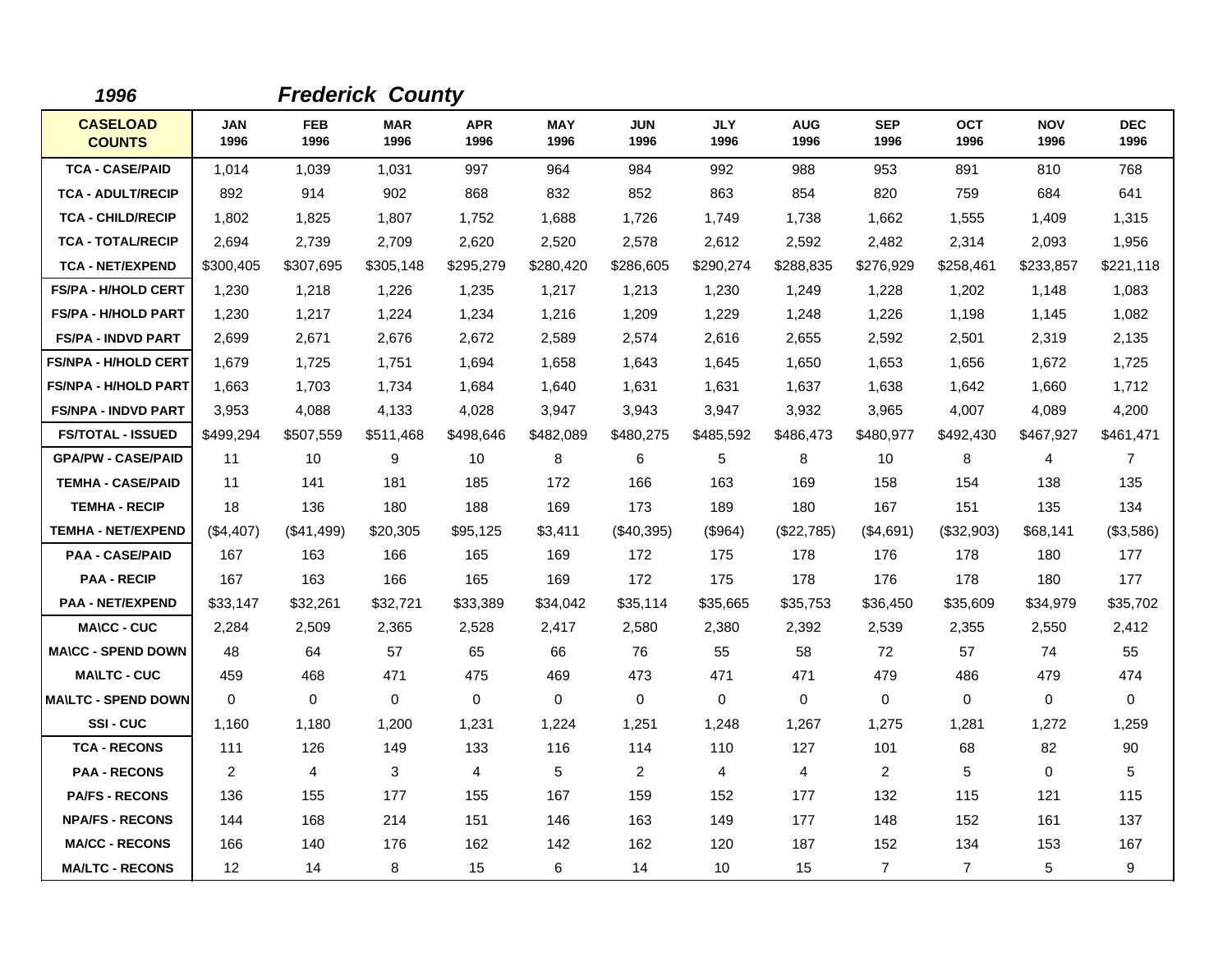| 1997                                   |                    |                    | <b>Frederick County</b> |                    |                    |                    |                    |                    |                    |                    |                    |                         |
|----------------------------------------|--------------------|--------------------|-------------------------|--------------------|--------------------|--------------------|--------------------|--------------------|--------------------|--------------------|--------------------|-------------------------|
| <b>APPLICATIONS</b><br><b>ACTIVITY</b> | <b>JAN</b><br>1997 | <b>FEB</b><br>1997 | <b>MAR</b><br>1997      | <b>APR</b><br>1997 | <b>MAY</b><br>1997 | <b>JUN</b><br>1997 | <b>JLY</b><br>1997 | <b>AUG</b><br>1997 | <b>SEP</b><br>1997 | <b>OCT</b><br>1997 | <b>NOV</b><br>1997 | <b>DEC</b><br>1997      |
| <b>TCA - RECD</b>                      | 116                | 76                 | 70                      | 91                 | 67                 | 77                 | 90                 | 79                 | 84                 | 78                 | 46                 | 83                      |
| <b>TCA - APPRVD</b>                    | 31                 | 51                 | 42                      | 50                 | 53                 | 37                 | 43                 | 41                 | 42                 | 46                 | 36                 | 41                      |
| <b>TCA - N/APPRVD</b>                  | 74                 | 54                 | 40                      | 53                 | 45                 | 35                 | 52                 | 49                 | 67                 | 51                 | 33                 | 48                      |
| <b>TCA - CLOSED</b>                    | 146                | 113                | 112                     | 135                | 105                | 59                 | 81                 | 72                 | 54                 | 57                 | 66                 | 61                      |
| <b>FS/PA - RECD</b>                    | 34                 | 17                 | 24                      | 28                 | 28                 | 23                 | 23                 | 28                 | 35                 | 33                 | 34                 | 31                      |
| <b>FS/PA - APPRVD</b>                  | 22                 | 20                 | 26                      | 23                 | 29                 | 14                 | 20                 | 20                 | 30                 | 31                 | 34                 | 23                      |
| <b>FS/PA - N/APPRVD</b>                | 8                  | 8                  | 5                       | 8                  | 8                  | 15                 | 5                  | 9                  | 12                 | 15                 | $\overline{7}$     | 12                      |
| <b>FS/NPA - RECD</b>                   | 324                | 275                | 244                     | 293                | 204                | 261                | 292                | 248                | 304                | 270                | 245                | 242                     |
| <b>FS/NPA - APPRVD</b>                 | 194                | 186                | 187                     | 172                | 148                | 156                | 174                | 168                | 201                | 187                | 143                | 159                     |
| <b>FS/NPA - N/APPRVD</b>               | 151                | 151                | 156                     | 160                | 114                | 106                | 144                | 153                | 125                | 146                | 134                | 132                     |
| <b>TEMHA - RECD</b>                    | 39                 | 31                 | 36                      | 47                 | 28                 | 44                 | 43                 | 49                 | 40                 | 44                 | 28                 | 37                      |
| <b>TEMHA - APPRVD</b>                  | 5                  | 15                 | 13                      | 29                 | 15                 | 17                 | 15                 | 16                 | 15                 | 21                 | 14                 | 12                      |
| <b>TEMHA - N/APPRVD</b>                | 19                 | 21                 | 28                      | 34                 | 24                 | 28                 | 37                 | 46                 | 33                 | 30                 | 18                 | 28                      |
| <b>TEMHA - CLOSED</b>                  | 32                 | 12                 | 9                       | 19                 | 13                 | 23                 | 19                 | 12                 | 10                 | 13                 | 17                 | 10                      |
| <b>PAA - RECD</b>                      | 2                  | 3                  | $\overline{7}$          | $\overline{4}$     | $\mathbf{1}$       | 3                  | $\Omega$           | 3                  | 6                  | $\overline{2}$     | 4                  | $\overline{7}$          |
| <b>PAA - APPRVD</b>                    | $\overline{7}$     | $\overline{c}$     | $\overline{7}$          | 5                  | 5                  | 3                  | 4                  | 0                  | 5                  | 6                  | 4                  | 5                       |
| PAA - N/APPRVD                         | 3                  | $\mathbf 1$        | 1                       | $\overline{c}$     | $\overline{c}$     | 1                  | 0                  | 0                  | 0                  | $\overline{4}$     | 3                  | $\overline{\mathbf{c}}$ |
| <b>PAA - CLOSED</b>                    | 8                  | 5                  | $\overline{7}$          | 3                  | 3                  | 3                  | 3                  | 3                  | 5                  | $\overline{c}$     | 4                  | $\overline{7}$          |
| <b>MA/CC - RECD</b>                    | 499                | 403                | 392                     | 483                | 432                | 463                | 461                | 438                | 478                | 470                | 452                | 468                     |
| <b>MA/CC - APPRVD</b>                  | 293                | 341                | 299                     | 309                | 330                | 266                | 265                | 261                | 319                | 331                | 263                | 367                     |
| <b>MA/CC - OTO</b>                     | $\mathbf{1}$       | 5                  | $\overline{7}$          | $\overline{7}$     | $\overline{7}$     | $\overline{2}$     | $\overline{1}$     | 4                  | $\mathbf{1}$       | 3                  | 0                  | 1                       |
| <b>MA/CC - N/APPRVD</b>                | 249                | 259                | 256                     | 230                | 229                | 234                | 232                | 277                | 246                | 299                | 234                | 248                     |
| <b>MA/LTC - RECD</b>                   | 20                 | 28                 | 25                      | 26                 | 16                 | 18                 | 20                 | 23                 | 14                 | 15                 | 23                 | 20                      |
| <b>MA/LTC - APPRVD</b>                 | 28                 | 22                 | 36                      | 27                 | 28                 | 24                 | 22                 | 20                 | 20                 | 19                 | 16                 | 16                      |
| <b>MA/LTC - OTO</b>                    | $\Omega$           | 0                  | 0                       | $\Omega$           | 0                  | $\mathbf 0$        | $\Omega$           | 0                  | $\mathbf 0$        | 0                  | $\pmb{0}$          | 0                       |
| <b>MA/LTC - N/APPRVD</b>               | 16                 | 16                 | 30                      | 17                 | 17                 | 15                 | 13                 | 15                 | 30                 | 12                 | 22                 | 20                      |
| <b>SSI-RECD</b>                        | 19                 | 15                 | 15                      | 19                 | 25                 | 19                 | 15                 | 21                 | 23                 | 13                 | 15                 | 24                      |
| <b>SSI-APPRVD</b>                      | 51                 | 22                 | 40                      | 33                 | 35                 | 21                 | 21                 | 26                 | 24                 | 26                 | 16                 | 42                      |
| SSI-OTO                                | 0                  | 0                  | 0                       | 0                  | 0                  | 0                  | 0                  | 0                  | $\mathbf 0$        | 0                  | 0                  | 0                       |
| <b>SSI-N/APPRVD</b>                    | 19                 | 11                 | 13                      | 10                 | 8                  | 11                 | 4                  | 11                 | 6                  | $\overline{7}$     | 8                  | 13                      |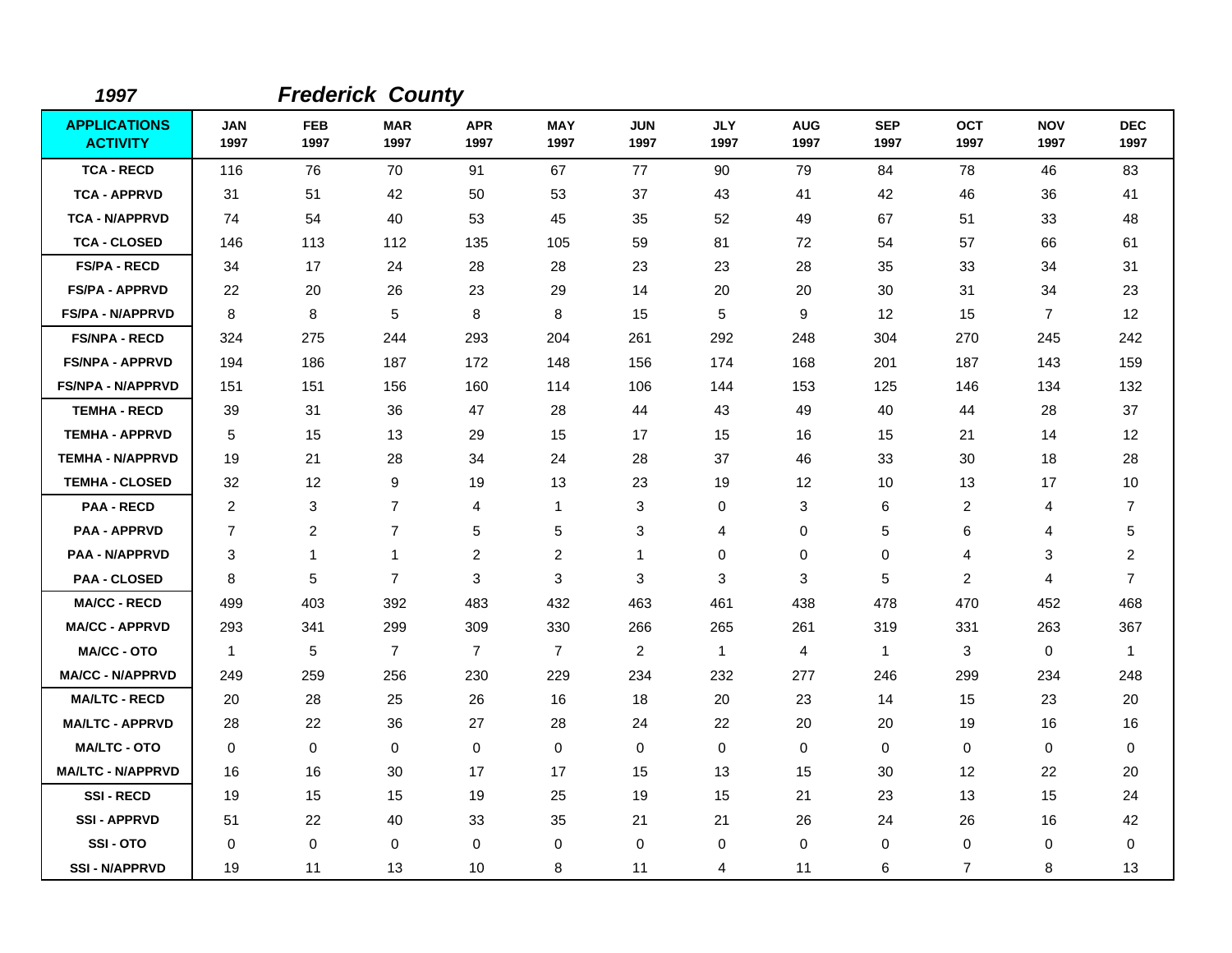| 1997                             |                    |                    | <b>Frederick County</b> |                    |                    |                    |                    |                    |                    |                    |                    |                    |
|----------------------------------|--------------------|--------------------|-------------------------|--------------------|--------------------|--------------------|--------------------|--------------------|--------------------|--------------------|--------------------|--------------------|
| <b>CASELOAD</b><br><b>COUNTS</b> | <b>JAN</b><br>1997 | <b>FEB</b><br>1997 | <b>MAR</b><br>1997      | <b>APR</b><br>1997 | <b>MAY</b><br>1997 | <b>JUN</b><br>1997 | <b>JLY</b><br>1997 | <b>AUG</b><br>1997 | <b>SEP</b><br>1997 | <b>OCT</b><br>1997 | <b>NOV</b><br>1997 | <b>DEC</b><br>1997 |
| <b>TCA - CASE/PAID</b>           | 683                | 646                | 599                     | 534                | 500                | 501                | 481                | 472                | 465                | 455                | 446                | 441                |
| <b>TCA - ADULT/RECIP</b>         | 567                | 545                | 488                     | 415                | 375                | 357                | 358                | 354                | 331                | 327                | 340                | 312                |
| <b>TCA - CHILD/RECIP</b>         | 1,162              | 1,126              | 1,041                   | 947                | 892                | 869                | 864                | 857                | 823                | 814                | 832                | 781                |
| <b>TCA - TOTAL/RECIP</b>         | 1,729              | 1,671              | 1,529                   | 1,362              | 1,267              | 1,226              | 1,222              | 1,211              | 1,154              | 1,141              | 1,172              | 1,093              |
| <b>TCA - NET/EXPEND</b>          | \$192,936          | \$186,364          | \$172,647               | \$155,107          | \$138,259          | \$145,442          | \$138,576          | \$134,297          | \$128,645          | \$133,542          | \$134,993          | \$135,989          |
| <b>FS/PA - H/HOLD CERT</b>       | 994                | 950                | 926                     | 861                | 847                | 853                | 843                | 838                | 842                | 845                | 847                | 827                |
| <b>FS/PA - H/HOLD PART</b>       | 990                | 949                | 925                     | 860                | 845                | 851                | 841                | 836                | 841                | 844                | 843                | 824                |
| <b>FS/PA - INDVD PART</b>        | 1,902              | 1,815              | 1,723                   | 1,556              | 1,459              | 1,500              | 1,496              | 1,468              | 1,445              | 1,440              | 1,436              | 1,379              |
| <b>FS/NPA - H/HOLD CERT</b>      | 1,781              | 1,823              | 1,878                   | 1,910              | 1,858              | 1,825              | 1,791              | 1,807              | 1,833              | 1,822              | 1,772              | 1,786              |
| <b>FS/NPA - H/HOLD PART</b>      | 1,762              | 1,810              | 1,863                   | 1,887              | 1,842              | 1,815              | 1,780              | 1,790              | 1,816              | 1,816              | 1,761              | 1,774              |
| <b>FS/NPA - INDVD PART</b>       | 4,335              | 4,427              | 4,564                   | 4,659              | 4,620              | 4,550              | 4,418              | 4,437              | 4,521              | 4,514              | 4,416              | 4,460              |
| <b>FS/TOTAL - ISSUED</b>         | \$444,347          | \$449,407          | \$449,407               | \$439,860          | \$427,105          | \$417,770          | \$404,299          | \$404,756          | \$410,817          | \$414,124          | \$408,638          | \$408,963          |
| <b>GPA/PW - CASE/PAID</b>        | 1                  | 4                  | 4                       | 8                  | 8                  | $\overline{7}$     | 0                  | 0                  | 0                  | 0                  | $\mathbf 0$        | $\mathbf 0$        |
| <b>TEMHA - CASE/PAID</b>         | 106                | 119                | 122                     | 148                | 145                | 131                | 149                | 133                | 144                | 149                | 151                | 145                |
| <b>TEMHA - RECIP</b>             | 106                | 122                | 121                     | 149                | 148                | 125                | 147                | 132                | 144                | 153                | 149                | 148                |
| <b>TEMHA - NET/EXPEND</b>        | \$6,815            | \$8,260            | \$19,888                | \$18,815           | \$18,942           | $-$9,561$          | \$16,613           | \$1,601            | $-$1,260$          | \$76,222           | \$5,706            | \$10,883           |
| <b>PAA - CASE/PAID</b>           | 181                | 177                | 175                     | 179                | 182                | 179                | 191                | 178                | 182                | 186                | 184                | 183                |
| <b>PAA - RECIP</b>               | 180                | 177                | 175                     | 179                | 182                | 179                | 191                | 178                | 182                | 186                | 184                | 183                |
| <b>PAA - NET/EXPEND</b>          | \$35,874           | \$35,962           | \$36,242                | \$35,687           | \$35,814           | \$35,816           | \$37,448           | \$35,840           | \$36,296           | \$37,996           | \$36,183           | \$38,002           |
| <b>MA\CC - CUC</b>               | 2.517              | 2,755              | 2,655                   | 2,864              | 2,750              | 2,927              | 2,803              | 2,800              | 2,968              | 2,815              | 2,971              | 2,876              |
| <b>MA\CC - SPEND DOWN</b>        | 48                 | 78                 | 65                      | 84                 | 67                 | 86                 | 76                 | 84                 | 107                | 72                 | 93                 | 53                 |
| <b>MAILTC - CUC</b>              | 489                | 489                | 498                     | 509                | 507                | 509                | 500                | 504                | 508                | 512                | 513                | 508                |
| <b>IMA\LTC - SPEND DOWN</b>      | $\Omega$           | $\Omega$           | $\mathbf 0$             | $\mathbf 0$        | 0                  | $\Omega$           | $\Omega$           | 0                  | $\Omega$           | $\Omega$           | $\mathbf 0$        | 0                  |
| <b>SSI-CUC</b>                   | 1,283              | 1,303              | 1,316                   | 1,334              | 1,339              | 1,353              | 1,357              | 1,370              | 1,385              | 1,368              | 1,378              | 1,388              |
| <b>TCA - RECONS</b>              | 86                 | 88                 | 83                      | 39                 | 19                 | 3                  | 3                  | 6                  | 15                 | 29                 | 17                 | 26                 |
| <b>PAA - RECONS</b>              | $\mathbf{1}$       | 3                  | 5                       | 5                  | 3                  | $\mathbf{1}$       | 6                  | 3                  | $\mathbf 1$        | $\overline{7}$     | $\mathbf{1}$       | 5                  |
| <b>PA/FS - RECONS</b>            | 138                | 123                | 139                     | 100                | 87                 | 66                 | 83                 | 71                 | 50                 | 80                 | 54                 | 71                 |
| <b>NPA/FS - RECONS</b>           | 160                | 190                | 204                     | 163                | 191                | 150                | 170                | 167                | 166                | 153                | 127                | 139                |
| <b>MA/CC - RECONS</b>            | 164                | 180                | 167                     | 167                | 180                | 156                | 174                | 170                | 159                | 152                | 160                | 163                |
| <b>MA/LTC - RECONS</b>           | 4                  | 15                 | 9                       | 9                  | 11                 | 11                 | 13                 | 8                  | $\overline{7}$     | 5                  | $\overline{4}$     | 8                  |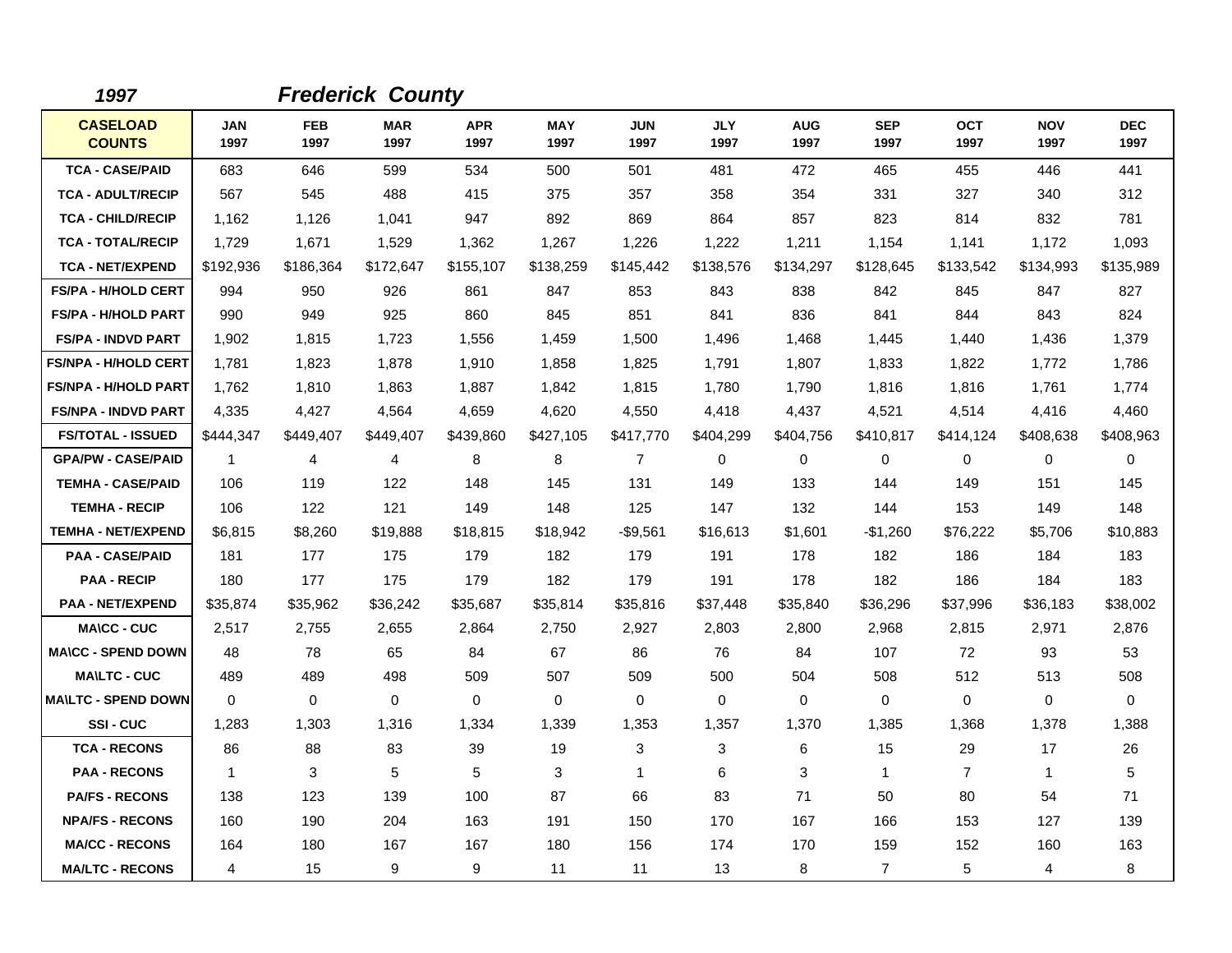| 1998                                   |                    |                    | <b>Frederick County</b> |                    |                    |                    |                    |                    |                    |                    |                    |                    |
|----------------------------------------|--------------------|--------------------|-------------------------|--------------------|--------------------|--------------------|--------------------|--------------------|--------------------|--------------------|--------------------|--------------------|
| <b>APPLICATIONS</b><br><b>ACTIVITY</b> | <b>JAN</b><br>1998 | <b>FEB</b><br>1998 | <b>MAR</b><br>1998      | <b>APR</b><br>1998 | <b>MAY</b><br>1998 | <b>JUN</b><br>1998 | <b>JLY</b><br>1998 | <b>AUG</b><br>1998 | <b>SEP</b><br>1998 | <b>OCT</b><br>1998 | <b>NOV</b><br>1998 | <b>DEC</b><br>1998 |
| <b>TCA - RECD</b>                      | 68                 | 70                 | 67                      | 70                 | 56                 | 82                 | 88                 | 81                 | 74                 | 67                 | 47                 | 74                 |
| <b>TCA - APPRVD</b>                    | 20                 | 43                 | 38                      | 30                 | 37                 | 34                 | 39                 | 46                 | 35                 | 39                 | 34                 | 42                 |
| <b>TCA - N/APPRVD</b>                  | 42                 | 48                 | 37                      | 50                 | 42                 | 49                 | 60                 | 49                 | 63                 | 39                 | 41                 | 35                 |
| <b>TCA - CLOSED</b>                    | 70                 | 49                 | 46                      | 64                 | 80                 | 54                 | 51                 | 48                 | 44                 | 57                 | 46                 | 46                 |
| <b>FS/PA - RECD</b>                    | 26                 | 29                 | 35                      | 24                 | 25                 | 24                 | 25                 | 25                 | 39                 | 28                 | 13                 | 21                 |
| <b>FS/PA - APPRVD</b>                  | 22                 | 24                 | 37                      | 28                 | 14                 | 32                 | 25                 | 17                 | 29                 | 18                 | 14                 | 29                 |
| <b>FS/PA - N/APPRVD</b>                | 6                  | 14                 | 8                       | 11                 | 5                  | 9                  | 5                  | 11                 | 5                  | 14                 | 5                  | 14                 |
| <b>FS/NPA - RECD</b>                   | 290                | 235                | 271                     | 224                | 204                | 225                | 276                | 268                | 286                | 276                | 270                | 229                |
| <b>FS/NPA - APPRVD</b>                 | 153                | 169                | 180                     | 169                | 131                | 148                | 177                | 158                | 175                | 188                | 172                | 182                |
| <b>FS/NPA - N/APPRVD</b>               | 111                | 128                | 119                     | 131                | 100                | 114                | 132                | 151                | 168                | 149                | 141                | 148                |
| <b>TEMHA - RECD</b>                    | 39                 | 38                 | 42                      | 43                 | 20                 | 38                 | 46                 | 35                 | 43                 | 34                 | 26                 | 21                 |
| <b>TEMHA - APPRVD</b>                  | 12                 | 13                 | 17                      | 22                 | 9                  | 14                 | 17                 | 14                 | 18                 | 13                 | 14                 | 14                 |
| <b>TEMHA - N/APPRVD</b>                | 28                 | 32                 | 30                      | 34                 | 23                 | 17                 | 30                 | 26                 | 23                 | 31                 | 24                 | 30                 |
| <b>TEMHA - CLOSED</b>                  | 22                 | 15                 | 9                       | 29                 | 30                 | 18                 | 16                 | 22                 | 20                 | 22                 | 25                 | 17                 |
| <b>PAA - RECD</b>                      | $\overline{2}$     | 5                  | 6                       | $\overline{4}$     | $\mathbf{1}$       | 3                  | 0                  | $\overline{7}$     | 5                  | 5                  | $\overline{2}$     | 9                  |
| <b>PAA - APPRVD</b>                    | 2                  | 11                 | 5                       | $\overline{4}$     | 3                  | 6                  | 2                  | 4                  | 9                  | $\mathbf{1}$       | 5                  | 6                  |
| <b>PAA - N/APPRVD</b>                  | 3                  | 6                  | 6                       | $\overline{c}$     | 0                  | 1                  | 0                  | $\mathbf{1}$       | 0                  | 1                  | $\overline{2}$     | -1                 |
| <b>PAA - CLOSED</b>                    | -1                 | 2                  | 3                       | 5                  | 8                  | 2                  | 5                  | 8                  | 5                  | 6                  | 6                  | 5                  |
| <b>MA/CC - RECD</b>                    | 515                | 431                | 470                     | 450                | 443                | 472                | 582                | 441                | 548                | 623                | 485                | 397                |
| <b>MA/CC - APPRVD</b>                  | 292                | 325                | 338                     | 341                | 308                | 339                | 489                | 348                | 478                | 445                | 420                | 421                |
| <b>MA/CC - OTO</b>                     | $\overline{2}$     | 0                  | 3                       | $\overline{2}$     | 9                  | $\overline{7}$     | 3                  | 5                  | 5                  | 3                  | 3                  | $\mathbf 0$        |
| <b>MA/CC - N/APPRVD</b>                | 226                | 238                | 251                     | 257                | 205                | 227                | 239                | 197                | 249                | 253                | 209                | 228                |
| <b>MA/LTC - RECD</b>                   | 24                 | 29                 | 32                      | 28                 | 22                 | 36                 | 39                 | 19                 | 35                 | 22                 | 21                 | 24                 |
| <b>MA/LTC - APPRVD</b>                 | 15                 | 15                 | 27                      | 30                 | 24                 | 27                 | 24                 | 30                 | 22                 | 30                 | 21                 | 16                 |
| <b>MA/LTC - OTO</b>                    | $\mathbf 0$        | 0                  | $\mathbf 0$             | 0                  | 0                  | $\mathbf 0$        | 0                  | 0                  | $\mathbf 0$        | 0                  | 0                  | 0                  |
| <b>MA/LTC - N/APPRVD</b>               | 22                 | 16                 | 26                      | 20                 | 39                 | 21                 | 17                 | 34                 | 16                 | 26                 | 12                 | 0                  |
| <b>SSI-RECD</b>                        | 16                 | 6                  | 20                      | $12 \overline{ }$  | 18                 | 9                  | 27                 | 8                  | 14                 | 18                 | 10                 | 11                 |
| <b>SSI-APPRVD</b>                      | 29                 | 20                 | 25                      | 30                 | 34                 | 23                 | 35                 | 16                 | 20                 | 37                 | 19                 | 19                 |
| SSI-OTO                                | 0                  | 0                  | 0                       | 0                  | $\mathbf{1}$       | $\mathbf 0$        | 0                  | 0                  | $\mathbf 0$        | 0                  | 0                  | 0                  |
| <b>SSI - N/APPRVD</b>                  | 14                 | 6                  | 12                      | 8                  | 4                  | 6                  | 10                 | 4                  | 8                  | 10                 | 8                  | 10                 |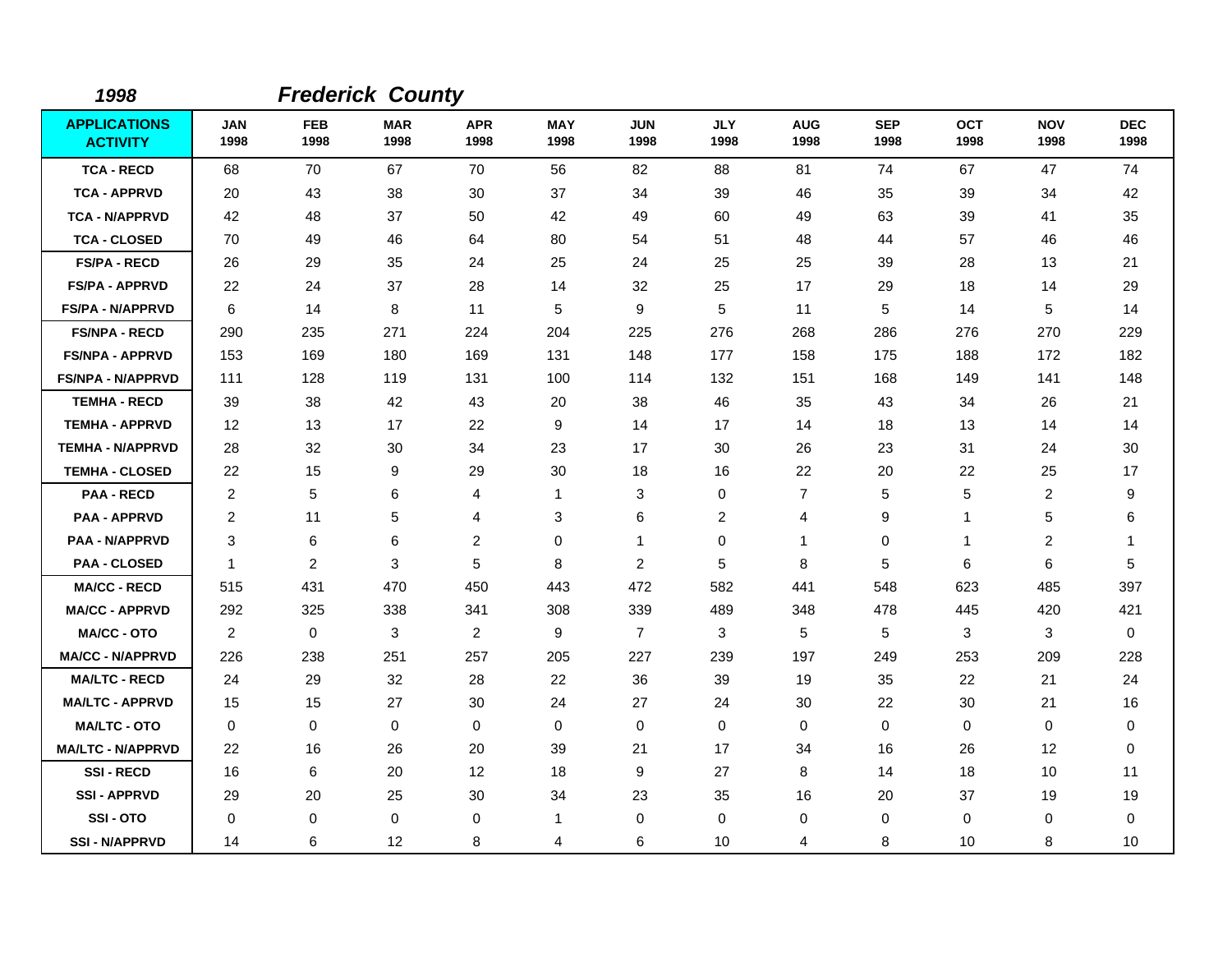| 1998                             |                    |                    | <b>Frederick County</b> |                    |                    |                    |                    |                    |                    |                    |                    |                    |
|----------------------------------|--------------------|--------------------|-------------------------|--------------------|--------------------|--------------------|--------------------|--------------------|--------------------|--------------------|--------------------|--------------------|
| <b>CASELOAD</b><br><b>COUNTS</b> | <b>JAN</b><br>1998 | <b>FEB</b><br>1998 | <b>MAR</b><br>1998      | <b>APR</b><br>1998 | <b>MAY</b><br>1998 | <b>JUN</b><br>1998 | <b>JLY</b><br>1998 | <b>AUG</b><br>1998 | <b>SEP</b><br>1998 | <b>OCT</b><br>1998 | <b>NOV</b><br>1998 | <b>DEC</b><br>1998 |
| <b>TCA - CASE/PAID</b>           | 420                | 429                | 439                     | 419                | 395                | 381                | 369                | 396                | 381                | 368                | 355                | 353                |
| <b>TCA - ADULT/RECIP</b>         | 284                | 288                | 299                     | 278                | 258                | 245                | 230                | 259                | 244                | 220                | 209                | 210                |
| <b>TCA - CHILD/RECIP</b>         | 722                | 747                | 753                     | 718                | 683                | 646                | 587                | 659                | 632                | 594                | 553                | 568                |
| <b>TCA - TOTAL/RECIP</b>         | 1,006              | 1,035              | 1,052                   | 996                | 941                | 891                | 817                | 918                | 876                | 814                | 762                | 778                |
| <b>TCA - NET/EXPEND</b>          | \$120,941          | \$117,880          | \$122,390               | \$122,204          | \$111,563          | \$105,996          | \$111,389          | \$110,782          | \$106,999          | \$99,869           | \$92,199           | \$109,984          |
| <b>FS/PA - H/HOLD CERT</b>       | 803                | 794                | 813                     | 796                | 772                | 767                | 767                | 754                | 768                | 742                | 735                | 724                |
| <b>FS/PA - H/HOLD PART</b>       | 803                | 794                | 810                     | 794                | 770                | 766                | 766                | 752                | 764                | 739                | 734                | 724                |
| <b>FS/PA - INDVD PART</b>        | 1,328              | 1,314              | 1,354                   | 1,308              | 1,219              | 1,217              | 1,201              | 1,185              | 1,183              | 1,131              | 1,130              | 1,089              |
| <b>FS/NPA - H/HOLD CERT</b>      | 1,749              | 1,739              | 1,760                   | 1,832              | 1,825              | 1,820              | 1,807              | 1,765              | 1,736              | 1,715              | 1,684              | 1,700              |
| <b>FS/NPA - H/HOLD PART</b>      | 1,733              | 1,726              | 1,748                   | 1,820              | 1,816              | 1,803              | 1,796              | 1,754              | 1,723              | 1,702              | 1,675              | 1,690              |
| <b>FS/NPA - INDVD PART</b>       | 4,310              | 4,263              | 4,325                   | 4,491              | 4,536              | 4,487              | 4,500              | 4,360              | 4,285              | 4,219              | 4,150              | 4,206              |
| <b>FS/TOTAL - ISSUED</b>         | \$378,932          | \$391,265          | \$398,583               | \$409,603          | \$405,400          | \$401,128          | \$395,341          | \$382,920          | \$374,838          | \$388,947          | \$380,046          | \$379,749          |
| <b>GPA/PW - CASE/PAID</b>        | 0                  | 0                  | 0                       | 0                  | $\mathbf 0$        | 0                  | 0                  | 0                  | 0                  | 0                  | 0                  | 0                  |
| <b>TEMHA - CASE/PAID</b>         | 152                | 151                | 161                     | 171                | 142                | 142                | 161                | 151                | 152                | 137                | 143                | 145                |
| <b>TEMHA - RECIP</b>             | 150                | 148                | 160                     | 165                | 140                | 140                | 154                | 150                | 147                | 136                | 142                | 143                |
| <b>TEMHA - NET/EXPEND</b>        | \$10,203           | \$11,048           | \$10,792                | (\$9,538)          | \$27,173           | \$6,390            | \$15,095           | \$2,027            | (\$6,413)          | \$12,473           | \$46,055           | \$2,879            |
| <b>PAA - CASE/PAID</b>           | 186                | 197                | 198                     | 194                | 192                | 192                | 202                | 190                | 197                | 196                | 195                | 196                |
| <b>PAA - RECIP</b>               | 186                | 197                | 198                     | 194                | 192                | 192                | 202                | 190                | 197                | 196                | 195                | 196                |
| <b>PAA - NET/EXPEND</b>          | \$36,849           | \$36,867           | \$37,484                | \$36,765           | \$32,044           | \$37,028           | \$36,187           | \$35,435           | \$36,819           | \$36,560           | \$37,285           | \$36,896           |
| <b>MA\CC - CUC</b>               | 2,909              | 3,119              | 3,008                   | 3,216              | 3,046              | 3,240              | 3,249              | 3,223              | 3,525              | 3,447              | 3,697              | 3,571              |
| <b>MA\CC - SPEND DOWN</b>        | 55                 | 68                 | 56                      | 75                 | 58                 | 73                 | 55                 | 73                 | 92                 | 73                 | 89                 | 70                 |
| <b>MA\LTC - CUC</b>              | 505                | 504                | 510                     | 517                | 520                | 532                | 532                | 549                | 554                | 552                | 554                | 542                |
| <b>MAILTC - SPEND DOWN</b>       | $\Omega$           | $\Omega$           | $\mathbf 0$             | $\mathbf{0}$       | $\Omega$           | $\Omega$           | $\Omega$           | 0                  | 0                  | $\Omega$           | 0                  | $\Omega$           |
| SSI-CUC                          | 1,396              | 1,403              | 1,397                   | 1,412              | 1,408              | 1,426              | 1,445              | 1,437              | 1,437              | 1,439              | 1,450              | 1,435              |
| <b>TCA - RECONS</b>              | 24                 | 23                 | 36                      | 20                 | 15                 | 9                  | 16                 | 12 <sup>°</sup>    | 18                 | 15                 | 14                 | 17                 |
| <b>PAA - RECONS</b>              | $\mathbf{1}$       | 3                  | 5                       | 6                  | 4                  | 1                  | 6                  | 4                  | 3                  | 6                  | 3                  | $\overline{a}$     |
| <b>PA/FS - RECONS</b>            | 59                 | 85                 | 86                      | 66                 | 76                 | 57                 | 76                 | 63                 | 79                 | 55                 | 47                 | 70                 |
| <b>NPA/FS - RECONS</b>           | 160                | 364                | 146                     | 89                 | 138                | 140                | 165                | 137                | 144                | 140                | 125                | 175                |
| <b>MA/CC - RECONS</b>            | 153                | 157                | 197                     | 171                | 184                | 197                | 236                | 224                | 241                | 175                | 241                | 321                |
| <b>MA/LTC - RECONS</b>           | 9                  | 11                 | 8                       | 11                 | 10                 | $\overline{7}$     | 9                  | 14                 | 10                 | $\overline{7}$     | 8                  | 8                  |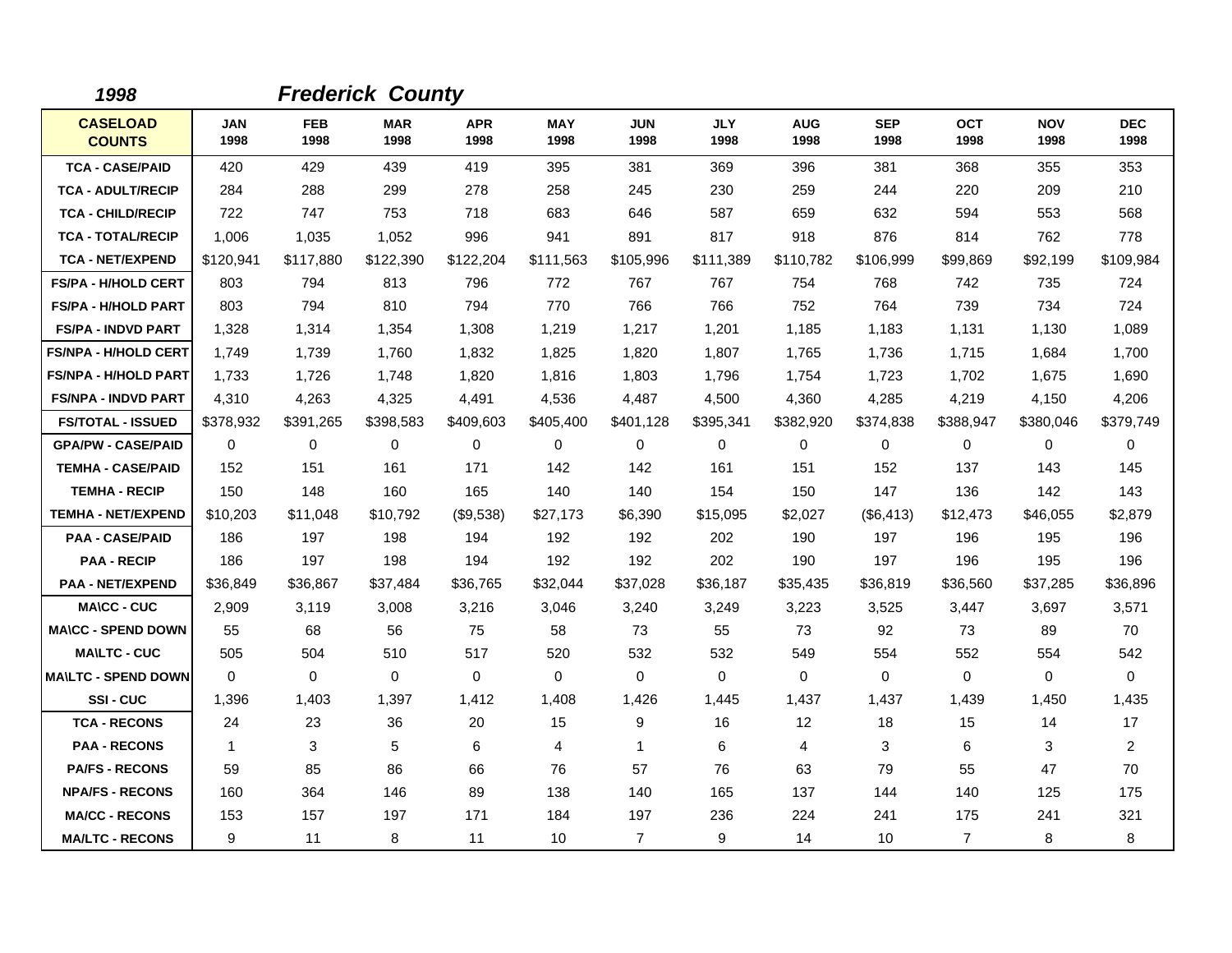| 1999                                   |                    |                    | <b>Frederick County</b> |                    |                    |                    |                    |                         |                    |                    |                    |                    |
|----------------------------------------|--------------------|--------------------|-------------------------|--------------------|--------------------|--------------------|--------------------|-------------------------|--------------------|--------------------|--------------------|--------------------|
| <b>APPLICATIONS</b><br><b>ACTIVITY</b> | <b>JAN</b><br>1999 | <b>FEB</b><br>1999 | <b>MAR</b><br>1999      | <b>APR</b><br>1999 | <b>MAY</b><br>1999 | <b>JUN</b><br>1999 | <b>JLY</b><br>1999 | <b>AUG</b><br>1999      | <b>SEP</b><br>1999 | <b>OCT</b><br>1999 | <b>NOV</b><br>1999 | <b>DEC</b><br>1999 |
| <b>TCA - RECD</b>                      | 65                 | 45                 | 60                      | 50                 | 58                 | 67                 | 77                 | 76                      | 56                 | 74                 | 65                 | 50                 |
| <b>TCA - APPRVD</b>                    | 26                 | 26                 | 31                      | 32                 | 15                 | 32                 | 34                 | 41                      | 24                 | 30                 | 40                 | 30                 |
| <b>TCA - N/APPRVD</b>                  | 41                 | 42                 | 28                      | 36                 | 33                 | 42                 | 50                 | 42                      | 52                 | 51                 | 33                 | 40                 |
| <b>TCA - CLOSED</b>                    | 52                 | 33                 | 37                      | 46                 | 38                 | 24                 | 51                 | 41                      | 40                 | 48                 | 28                 | 31                 |
| <b>FS/PA - RECD</b>                    | 29                 | 33                 | 24                      | 21                 | 20                 | 22                 | 28                 | 30                      | 28                 | 31                 | 22                 | 28                 |
| <b>FS/PA - APPRVD</b>                  | 22                 | 24                 | 28                      | 14                 | 17                 | 13                 | 24                 | 20                      | 26                 | 17                 | 20                 | 25                 |
| <b>FS/PA - N/APPRVD</b>                | 2                  | 13                 | 10                      | 8                  | 4                  | 5                  | 13                 | 11                      | 8                  | 14                 | 12                 | 11                 |
| <b>FS/NPA - RECD</b>                   | 292                | 256                | 258                     | 231                | 239                | 258                | 264                | 304                     | 274                | 276                | 252                | 215                |
| <b>FS/NPA - APPRVD</b>                 | 197                | 178                | 197                     | 152                | 152                | 160                | 187                | 156                     | 180                | 185                | 151                | 150                |
| <b>FS/NPA - N/APPRVD</b>               | 114                | 128                | 141                     | 110                | 116                | 136                | 156                | 129                     | 170                | 147                | 136                | 146                |
| <b>TEMHA - RECD</b>                    | 39                 | 40                 | 27                      | 33                 | 28                 | 39                 | 24                 | 43                      | 28                 | 29                 | 24                 | 29                 |
| <b>TEMHA - APPRVD</b>                  | 18                 | 19                 | 21                      | 13                 | 13                 | 10                 | 15                 | 11                      | 21                 | 13                 | 12                 | 10                 |
| <b>TEMHA - N/APPRVD</b>                | 17                 | 25                 | 27                      | 20                 | 15                 | 27                 | 30                 | 19                      | 28                 | 23                 | 25                 | 19                 |
| <b>TEMHA - CLOSED</b>                  | 17                 | 14                 | 21                      | 26                 | 19                 | 19                 | 11                 | 22                      | 19                 | 23                 | 17                 | 15                 |
| <b>PAA - RECD</b>                      | 2                  | 3                  | 4                       | 7                  | 4                  | 8                  | 3                  | 4                       | 4                  | 6                  | 6                  | $\mathbf 5$        |
| <b>PAA - APPRVD</b>                    | 9                  | 3                  | 3                       | 6                  | $\overline{4}$     | $\overline{7}$     | 5                  | 3                       | $\overline{7}$     | $\overline{7}$     | 3                  | 11                 |
| <b>PAA - N/APPRVD</b>                  | 4                  | $\overline{c}$     | 0                       | 1                  | $\mathbf 0$        | 3                  | 3                  | $\overline{\mathbf{c}}$ | $\mathbf{1}$       | 0                  | 0                  | 3                  |
| <b>PAA - CLOSED</b>                    | 9                  | 8                  | 8                       | 4                  | 3                  | 5                  | $\overline{4}$     | $\overline{7}$          | 3                  | 6                  | 9                  | 2                  |
| <b>MA/CC - RECD</b>                    | 492                | 430                | 531                     | 446                | 416                | 420                | 513                | 548                     | 483                | 474                | 455                | 356                |
| <b>MA/CC - APPRVD</b>                  | 371                | 376                | 466                     | 367                | 367                | 358                | 397                | 382                     | 396                | 412                | 376                | 312                |
| <b>MA/CC - OTO</b>                     | 2                  | $\mathbf{1}$       | 5                       | 3                  | 5                  | 5                  | 6                  | 4                       | $\overline{2}$     | 2                  | 0                  | $\overline{1}$     |
| <b>MA/CC - N/APPRVD</b>                | 177                | 194                | 232                     | 177                | 200                | 200                | 278                | 200                     | 259                | 269                | 239                | 217                |
| <b>MA/LTC - RECD</b>                   | 26                 | 16                 | 21                      | 29                 | 23                 | 21                 | 25                 | 26                      | 20                 | 19                 | 19                 | 22                 |
| <b>MA/LTC - APPRVD</b>                 | 23                 | 20                 | 26                      | 27                 | 14                 | 22                 | 26                 | 17                      | 19                 | 25                 | 18                 | 18                 |
| <b>MA/LTC - OTO</b>                    | 0                  | 0                  | $\mathbf 0$             | 0                  | 0                  | 0                  | 0                  | 0                       | 0                  | 0                  | 0                  | 0                  |
| <b>MA/LTC - N/APPRVD</b>               | 24                 | 24                 | 25                      | 17                 | 18                 | 23                 | 26                 | 18                      | 23                 | 21                 | 14                 | 10                 |
| <b>SSI-RECD</b>                        | 27                 | 15                 | 21                      | 17                 | 22                 | 14                 | 26                 | 27                      | 16                 | 20                 | 13                 | 17                 |
| <b>SSI - APPRVD</b>                    | 51                 | 24                 | 31                      | 21                 | 23                 | 17                 | 32                 | 28                      | 20                 | 23                 | 11                 | 25                 |
| SSI-OTO                                | 0                  | 0                  | $\mathbf 0$             | 0                  | 0                  | 0                  | $\mathbf 0$        | 0                       | 0                  | 0                  | 0                  | $\mathbf 1$        |
| <b>SSI - N/APPRVD</b>                  | 11                 | 8                  | 10                      | 5                  | 11                 | 6                  | 12                 | 8                       | 6                  | 15                 | $\overline{c}$     | 18                 |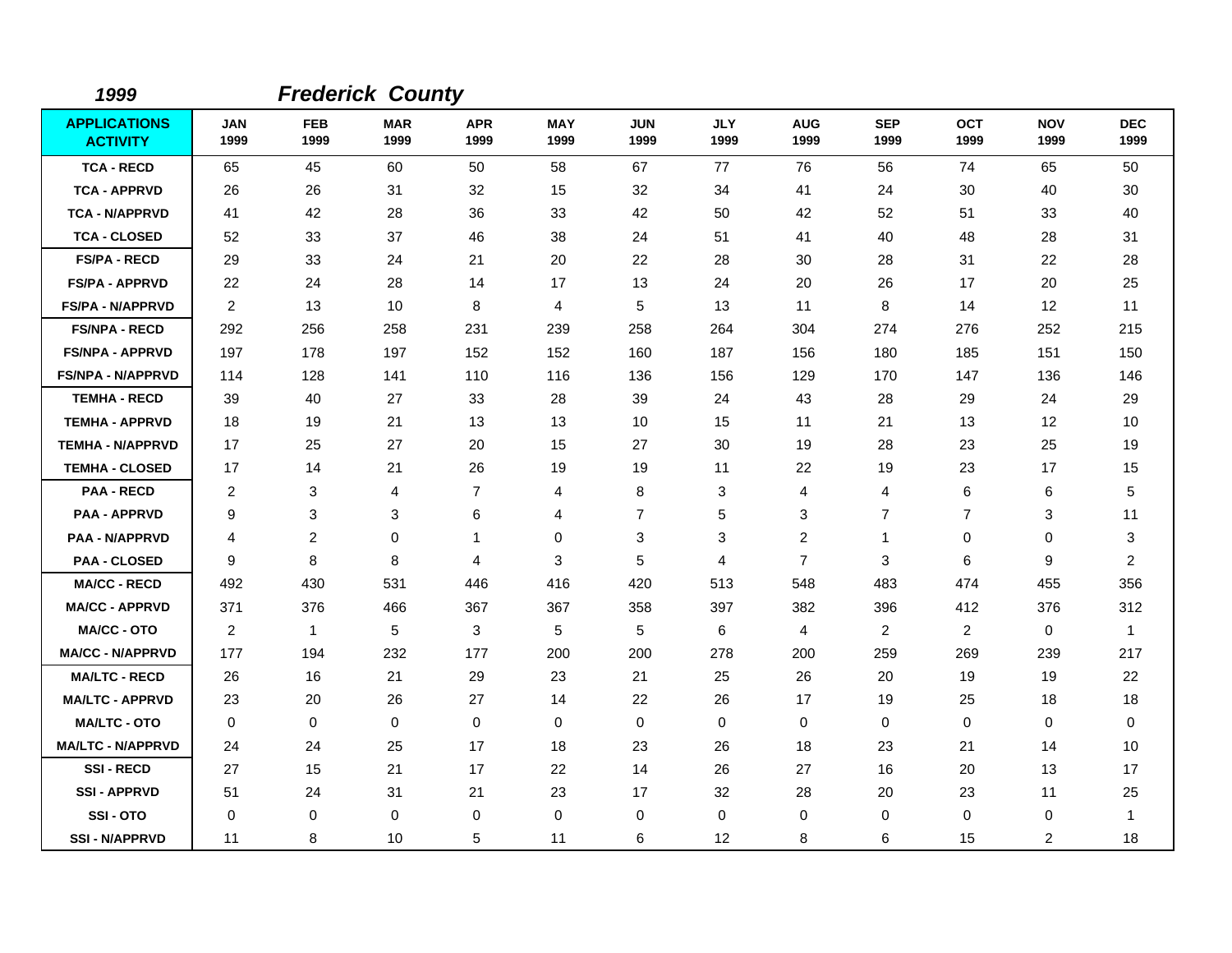| 1999                             |                    |                    | <b>Frederick County</b> |                    |                    |                    |                    |                    |                    |                    |                    |                    |
|----------------------------------|--------------------|--------------------|-------------------------|--------------------|--------------------|--------------------|--------------------|--------------------|--------------------|--------------------|--------------------|--------------------|
| <b>CASELOAD</b><br><b>COUNTS</b> | <b>JAN</b><br>1999 | <b>FEB</b><br>1999 | <b>MAR</b><br>1999      | <b>APR</b><br>1999 | <b>MAY</b><br>1999 | <b>JUN</b><br>1999 | <b>JLY</b><br>1999 | <b>AUG</b><br>1999 | <b>SEP</b><br>1999 | <b>OCT</b><br>1999 | <b>NOV</b><br>1999 | <b>DEC</b><br>1999 |
| <b>TCA - CASE/PAID</b>           | 339                | 341                | 334                     | 324                | 315                | 322                | 311                | 317                | 307                | 294                | 315                | 322                |
| <b>TCA - ADULT/RECIP</b>         | 198                | 200                | 196                     | 184                | 180                | 187                | 177                | 191                | 181                | 167                | 188                | 195                |
| <b>TCA - CHILD/RECIP</b>         | 554                | 567                | 532                     | 545                | 535                | 554                | 533                | 536                | 507                | 473                | 516                | 517                |
| <b>TCA - TOTAL/RECIP</b>         | 752                | 767                | 728                     | 729                | 715                | 741                | 710                | 727                | 688                | 640                | 704                | 712                |
| <b>TCA - NET/EXPEND</b>          | \$92,650           | \$92,859           | \$94,438                | \$88,737           | \$90,474           | \$88,495           | \$86,879           | \$92,009           | \$82,740           | \$88,495           | \$99,917           | \$111,241          |
| <b>FS/PA - H/HOLD CERT</b>       | 711                | 724                | 726                     | 713                | 722                | 705                | 684                | 684                | 692                | 679                | 670                | 673                |
| <b>FS/PA - H/HOLD PART</b>       | 709                | 723                | 725                     | 711                | 718                | 703                | 682                | 681                | 691                | 679                | 668                | 671                |
| <b>FS/PA - INDVD PART</b>        | 1,056              | 1,088              | 1,085                   | 1,051              | 1,061              | 1,047              | 1,024              | 1,004              | 1,015              | 1,000              | 987                | 964                |
| <b>FS/NPA - H/HOLD CERT</b>      | 1,726              | 1,720              | 1,710                   | 1,645              | 1,574              | 1,548              | 1,549              | 1,491              | 1,467              | 1,475              | 1,454              | 1,446              |
| <b>FS/NPA - H/HOLD PART</b>      | 1,719              | 1,712              | 1,685                   | 1,628              | 1,561              | 1,535              | 1,532              | 1,478              | 1,451              | 1,463              | 1,443              | 1,433              |
| <b>FS/NPA - INDVD PART</b>       | 4,268              | 4,206              | 4,204                   | 4,064              | 3,854              | 3,786              | 3,734              | 3,638              | 3,509              | 3,520              | 3,489              | 3,462              |
| <b>FS/TOTAL - ISSUED</b>         | \$375,672          | \$379,508          | \$373,394               | \$364,928          | \$346,535          | \$339,121          | \$335,923          | \$329,154          | \$320,148          | \$325,472          | \$320,614          | \$316,147          |
| <b>GPA/PW - CASE/PAID</b>        | 0                  | 0                  | $\mathbf 0$             | 0                  | $\mathbf 0$        | 0                  | $\mathbf 0$        | 0                  | 0                  | 0                  | 0                  | 0                  |
| <b>TEMHA - CASE/PAID</b>         | 145                | 154                | 160                     | 139                | 149                | 124                | 147                | 134                | 140                | 135                | 133                | 136                |
| <b>TEMHA - RECIP</b>             | 144                | 152                | 160                     | 140                | 151                | 124                | 144                | 133                | 139                | 135                | 133                | 132                |
| <b>TEMHA - NET/EXPEND</b>        | \$24,345           | \$10,023           | (\$1,691)               | \$21,326           | \$7,090            | \$4,677            | \$5,127            | \$13,335           | \$20,405           | \$14,794           | \$21,604           | (\$396)            |
| <b>PAA - CASE/PAID</b>           | 203                | 194                | 187                     | 191                | 194                | 192                | 199                | 192                | 197                | 194                | 189                | 201                |
| <b>PAA - RECIP</b>               | 203                | 194                | 187                     | 191                | 194                | 192                | 199                | 192                | 197                | 194                | 189                | 201                |
| <b>PAA - NET/EXPEND</b>          | \$35,813           | \$34,826           | \$34,379                | \$35,707           | \$35,071           | \$36,484           | \$36,470           | \$3,601            | \$36,181           | \$35,695           | \$34,219           | \$35,916           |
| <b>MA\CC - CUC</b>               | 3,590              | 3,769              | 3,664                   | 3,877              | 3,768              | 3,954              | 3,720              | 3,703              | 3,930              | 3,759              | 3,950              | 3,680              |
| <b>MA\CC - SPEND DOWN</b>        | 62                 | 80                 | 69                      | 99                 | 80                 | 99                 | 78                 | 83                 | 104                | 83                 | 103                | 74                 |
| <b>MA\LTC - CUC</b>              | 545                | 550                | 551                     | 557                | 540                | 550                | 550                | 554                | 562                | 571                | 573                | 549                |
| <b>MA\LTC - SPEND DOWN</b>       | $\Omega$           | $\mathbf 0$        | $\mathbf 0$             | $\mathbf 0$        | $\mathbf 0$        | $\mathbf 0$        | $\mathbf 0$        | 0                  | $\mathbf 0$        | 0                  | 0                  | $\mathbf 0$        |
| SSI-CUC                          | 1,454              | 1,457              | 1,457                   | 1,459              | 1,404              | 1,410              | 1,419              | 1,429              | 1,427              | 1,402              | 1,413              | 1,388              |
| <b>TCA - RECONS</b>              | 13                 | 20                 | 21                      | 25                 | 10                 | 15                 | 17                 | 12                 | 19                 | 15                 | 15                 | 11                 |
| <b>PAA - RECONS</b>              | $\mathbf 0$        | $\mathbf{1}$       | 6                       | $\overline{2}$     | 4                  | $\mathbf{1}$       | 5                  | 3                  | 5                  | 5                  | 3                  | 3                  |
| <b>PA/FS - RECONS</b>            | 72                 | 45                 | 84                      | 92                 | 75                 | 78                 | 87                 | 91                 | 86                 | 87                 | 86                 | 73                 |
| <b>NPA/FS - RECONS</b>           | 143                | 149                | 200                     | 234                | 171                | 164                | 186                | 193                | 180                | 176                | 158                | 135                |
| <b>MA/CC - RECONS</b>            | 253                | 227                | 302                     | 320                | 305                | 296                | 340                | 382                | 340                | 335                | 348                | 300                |
| <b>MA/LTC - RECONS</b>           | 6                  | 12 <sup>2</sup>    | 17                      | $12 \overline{ }$  | $12 \overline{ }$  | 18                 | 15                 | 5                  | 13                 | 18                 | $\overline{7}$     | 8                  |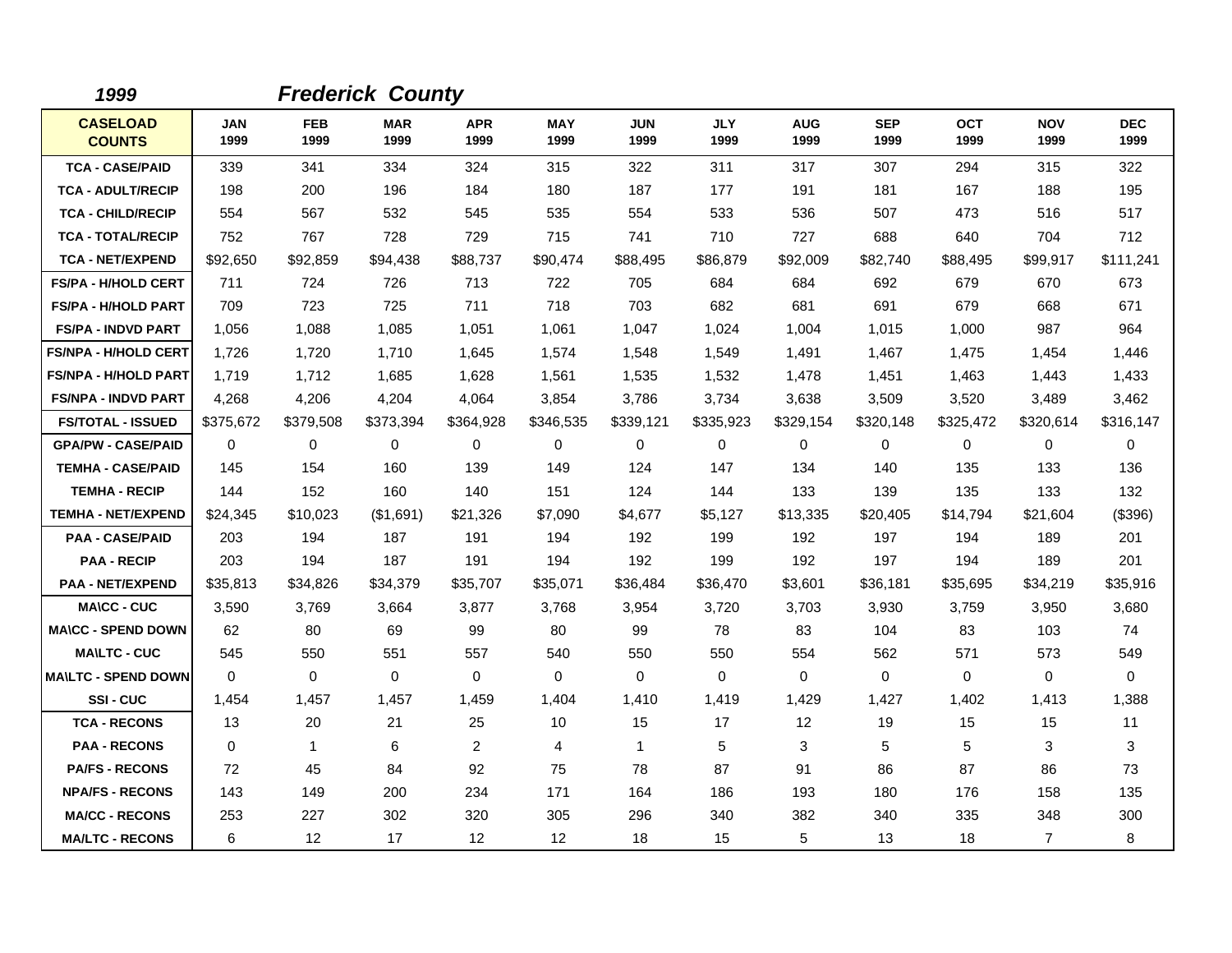| 2000                                   |                    |                    | <b>Frederick County</b> |                    |                    |                    |                    |                    |                    |                    |                    |                         |
|----------------------------------------|--------------------|--------------------|-------------------------|--------------------|--------------------|--------------------|--------------------|--------------------|--------------------|--------------------|--------------------|-------------------------|
| <b>APPLICATIONS</b><br><b>ACTIVITY</b> | <b>JAN</b><br>2000 | <b>FEB</b><br>2000 | <b>MAR</b><br>2000      | <b>APR</b><br>2000 | <b>MAY</b><br>2000 | <b>JUN</b><br>2000 | <b>JLY</b><br>2000 | <b>AUG</b><br>2000 | <b>SEP</b><br>2000 | <b>OCT</b><br>2000 | <b>NOV</b><br>2000 | <b>DEC</b><br>2000      |
| <b>TCA - RECD</b>                      | 52                 | 54                 | 54                      | 37                 | 48                 | 67                 | 70                 | 71                 | 48                 | 58                 | 48                 | 48                      |
| <b>TCA - APPRVD</b>                    | 32                 | 26                 | 25                      | 28                 | 21                 | 41                 | 31                 | 56                 | 33                 | 20                 | 40                 | 28                      |
| <b>TCA - N/APPRVD</b>                  | 41                 | 29                 | 32                      | 29                 | 32                 | 37                 | 38                 | 48                 | 35                 | 31                 | 40                 | 17                      |
| <b>TCA - CLOSED</b>                    | 39                 | 31                 | 36                      | 39                 | 33                 | 30                 | 35                 | 37                 | 31                 | 28                 | 46                 | 33                      |
| <b>FS/PA - RECD</b>                    | 36                 | 30                 | 26                      | 16                 | 31                 | 29                 | 29                 | 25                 | 31                 | 28                 | 23                 | 24                      |
| <b>FS/PA - APPRVD</b>                  | 28                 | 29                 | 18                      | 11                 | 25                 | 27                 | 21                 | 27                 | 24                 | 27                 | 24                 | 29                      |
| <b>FS/PA - N/APPRVD</b>                | 13                 | 10                 | $\,6\,$                 | 1                  | 12                 | 10                 | 9                  | 9                  | $\overline{7}$     | 14                 | 6                  | 6                       |
| <b>FS/NPA - RECD</b>                   | 287                | 293                | 253                     | 86                 | 210                | 249                | 251                | 298                | 219                | 269                | 233                | 233                     |
| <b>FS/NPA - APPRVD</b>                 | 191                | 190                | 178                     | 63                 | 129                | 136                | 156                | 189                | 152                | 121                | 158                | 126                     |
| FS/NPA - N/APPRVD                      | 149                | 169                | 155                     | 34                 | 130                | 134                | 122                | 170                | 136                | 136                | 153                | 134                     |
| <b>TEMHA - RECD</b>                    | 36                 | 30                 | 36                      | 24                 | 20                 | 32                 | 33                 | 24                 | 11                 | 30                 | 24                 | 21                      |
| <b>TEMHA - APPRVD</b>                  | 17                 | 18                 | 19                      | 12                 | 15                 | 16                 | 10                 | 17                 | $\overline{7}$     | 9                  | 10                 | 10                      |
| <b>TEMHA - N/APPRVD</b>                | 21                 | 29                 | 25                      | 17                 | 17                 | 10                 | 22                 | 25                 | $\overline{7}$     | 16                 | 26                 | 20                      |
| <b>TEMHA - CLOSED</b>                  | 27                 | 17                 | 13                      | 17                 | 12                 | 21                 | 20                 | 12                 | 10                 | 14                 | 13                 | 9                       |
| <b>PAA - RECD</b>                      | $\mathbf 1$        | 8                  | $\overline{c}$          | 6                  | 8                  | 3                  | $\overline{c}$     | 8                  | 6                  | 10                 | 5                  | $\overline{\mathbf{c}}$ |
| <b>PAA - APPRVD</b>                    | 0                  | $\overline{7}$     | $\overline{7}$          | 3                  | 8                  | 3                  | $\overline{4}$     | 17                 | 8                  | 6                  | 6                  | 6                       |
| <b>PAA - N/APPRVD</b>                  | 0                  | 0                  | 0                       | $\mathbf 0$        | 3                  | $\overline{2}$     | 3                  | 4                  | 0                  | 2                  | 2                  | $\overline{1}$          |
| <b>PAA - CLOSED</b>                    | 6                  | 5                  | 3                       | 10                 | $\overline{7}$     | 11                 | 6                  | 3                  | 5                  | 10                 | 4                  | 10                      |
| <b>MA/CC - RECD</b>                    | 462                | 480                | 501                     | 417                | 412                | 534                | 380                | 545                | 481                | 479                | 449                | 386                     |
| <b>MA/CC - APPRVD</b>                  | 327                | 411                | 413                     | 365                | 379                | 383                | 304                | 396                | 378                | 329                | 345                | 292                     |
| <b>MA/CC - OTO</b>                     | $\overline{2}$     | 6                  | 3                       | $\overline{2}$     | $\overline{2}$     | $\overline{2}$     | $\mathbf{1}$       | $\overline{c}$     | 3                  | 5                  | $\overline{2}$     | 3                       |
| <b>MA/CC - N/APPRVD</b>                | 238                | 240                | 297                     | 219                | 208                | 237                | 233                | 218                | 240                | 195                | 218                | 206                     |
| <b>MA/LTC - RECD</b>                   | 19                 | 23                 | 33                      | 19                 | 27                 | 20                 | 15                 | 27                 | 19                 | 23                 | 21                 | 27                      |
| <b>MA/LTC - APPRVD</b>                 | 15                 | 12                 | 30                      | 25                 | 31                 | 20                 | 9                  | 44                 | 24                 | 23                 | 16                 | 17                      |
| <b>MA/LTC - OTO</b>                    | 0                  | 0                  | 0                       | 0                  | 0                  | 0                  | 0                  | 0                  | $\mathbf 0$        | 0                  | 0                  | 0                       |
| <b>MA/LTC - N/APPRVD</b>               | 20                 | 16                 | 27                      | 28                 | 27                 | 28                 | 15                 | 26                 | 23                 | 18                 | 12                 | 28                      |
| <b>SSI-RECD</b>                        | 21                 | 17                 | 13                      | 17                 | 24                 | 21                 | 15                 | 9                  | 23                 | 19                 | 12                 | 16                      |
| <b>SSI-APPRVD</b>                      | 28                 | 15                 | 16                      | 26                 | 74                 | 36                 | 24                 | 24                 | 26                 | 34                 | 15                 | 19                      |
| SSI-OTO                                | 0                  | 0                  | $\overline{1}$          | $\mathbf 0$        | 0                  | 0                  | $\mathbf 0$        | 0                  | $\mathbf 0$        | 0                  | 0                  | 0                       |
| <b>SSI-N/APPRVD</b>                    | 18                 | 10                 | 10                      | 11                 | 17                 | 10                 | $\overline{7}$     | 5                  | 11                 | 5                  | 10                 | 8                       |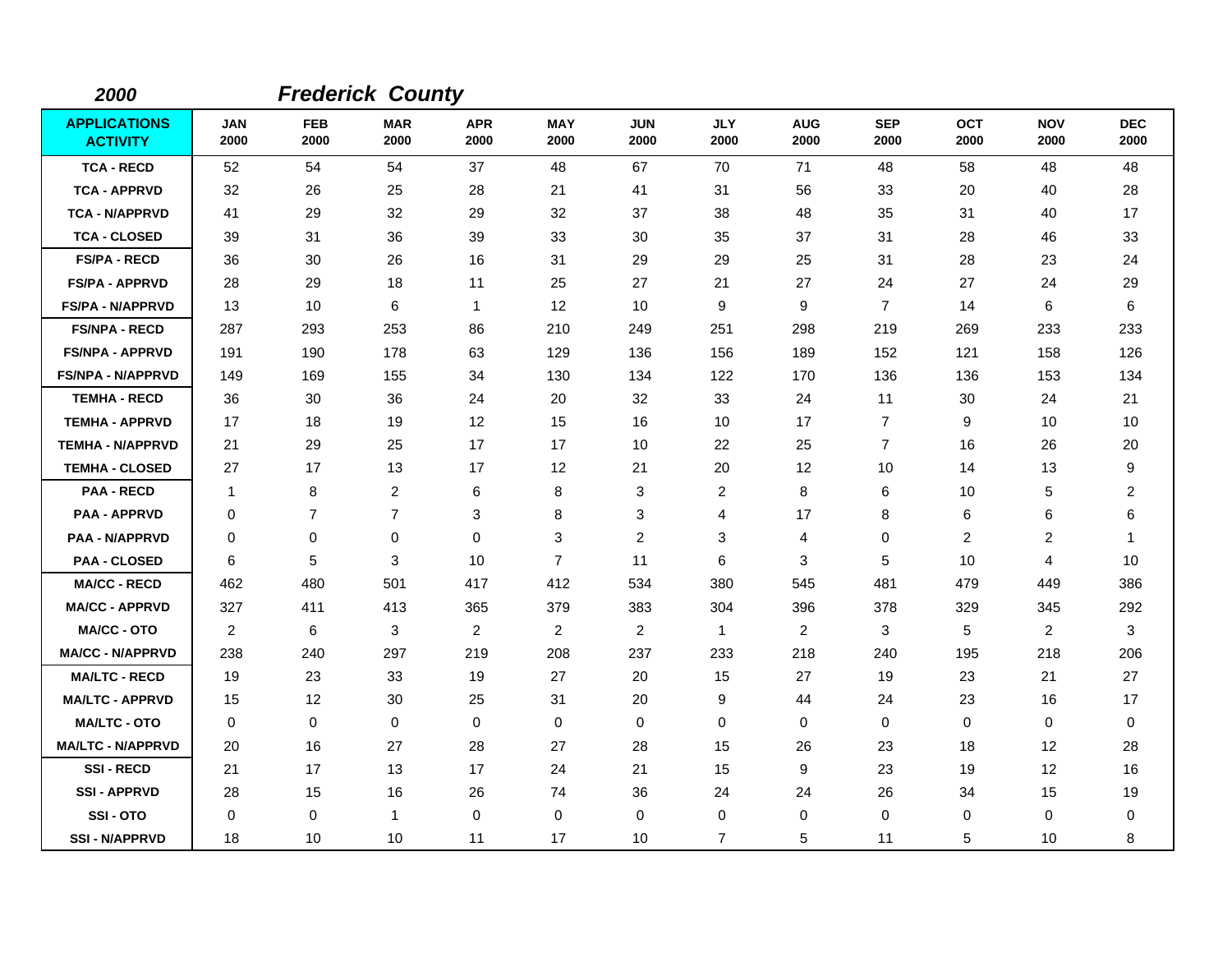| 2000                             |                    |                    | <b>Frederick County</b> |                    |                    |                    |                    |                    |                    |                    |                    |                    |
|----------------------------------|--------------------|--------------------|-------------------------|--------------------|--------------------|--------------------|--------------------|--------------------|--------------------|--------------------|--------------------|--------------------|
| <b>CASELOAD</b><br><b>COUNTS</b> | <b>JAN</b><br>2000 | <b>FEB</b><br>2000 | <b>MAR</b><br>2000      | <b>APR</b><br>2000 | <b>MAY</b><br>2000 | <b>JUN</b><br>2000 | <b>JLY</b><br>2000 | <b>AUG</b><br>2000 | <b>SEP</b><br>2000 | <b>OCT</b><br>2000 | <b>NOV</b><br>2000 | <b>DEC</b><br>2000 |
| <b>TCA - CASE/PAID</b>           | 319                | 312                | 309                     | 300                | 291                | 300                | 305                | 340                | 339                | 328                | 341                | 335                |
| <b>TCA - ADULT/RECIP</b>         | 190                | 183                | 176                     | 166                | 159                | 161                | 164                | 194                | 200                | 187                | 191                | 183                |
| <b>TCA - CHILD/RECIP</b>         | 521                | 510                | 523                     | 503                | 474                | 495                | 501                | 529                | 544                | 536                | 556                | 559                |
| <b>TCA - TOTAL/RECIP</b>         | 711                | 693                | 699                     | 669                | 633                | 656                | 665                | 723                | 744                | 723                | 747                | 742                |
| <b>TCA - NET/EXPEND</b>          | \$99.737           | \$96,072           | \$90,939                | \$88,228           | \$101,140          | \$82,337           | \$97,159           | \$111,913          | \$100,176          | \$105.717          | \$107,965          | \$125,102          |
| <b>FS/PA - H/HOLD CERT</b>       | 686                | 700                | 695                     | 699                | 690                | 690                | 696                | 693                | 704                | 719                | 694                | 733                |
| <b>FS/PA - H/HOLD PART</b>       | 682                | 699                | 691                     | 696                | 687                | 688                | 694                | 688                | 698                | 714                | 690                | 731                |
| <b>FS/PA - INDVD PART</b>        | 968                | 1,030              | 1,013                   | 1,010              | 984                | 982                | 987                | 994                | 996                | 1,042              | 984                | 1,094              |
| <b>FS/NPA - H/HOLD CERT</b>      | 1,430              | 1,424              | 1,413                   | 1,361              | 1,306              | 1,287              | 1,268              | 1,304              | 1,292              | 1,222              | 1,228              | 1,164              |
| <b>FS/NPA - H/HOLD PART</b>      | 1,414              | 1,405              | 1,396                   | 1,345              | 1,295              | 1,274              | 1,261              | 1,292              | 1,277              | 1,208              | 1,218              | 1,156              |
| <b>FS/NPA - INDVD PART</b>       | 3,386              | 3,372              | 3,302                   | 3,204              | 3,106              | 3,039              | 3,027              | 3,083              | 3,066              | 2,886              | 2,904              | 2,724              |
| <b>FS/TOTAL - ISSUED</b>         | \$309,607          | \$312,976          | \$311,594               | \$303,615          | \$292,371          | \$283,055          | \$280,471          | \$288,861          | \$291,715          | \$287,015          | \$279,049          | \$276,570          |
| <b>GPA/PW - CASE/PAID</b>        | 0                  | 0                  | $\mathbf 0$             | 0                  | $\mathbf 0$        | $\mathbf 0$        | $\mathbf 0$        | 0                  | $\mathbf 0$        | 0                  | $\mathbf 0$        | 0                  |
| <b>TEMHA - CASE/PAID</b>         | 133                | 137                | 144                     | 146                | 133                | 124                | 150                | 118                | 127                | 124                | 121                | 133                |
| <b>TEMHA - RECIP</b>             | 133                | 136                | 144                     | 145                | 132                | 122                | 144                | 118                | 125                | 124                | 121                | 132                |
| <b>TEMHA - NET/EXPEND</b>        | \$8,616            | \$767              | \$11,265                | \$1,097            | (\$1,210)          | \$12,010           | \$29,519           | \$7,900            | \$7,447            | (\$1,879)          | \$7,786            | \$27,826           |
| <b>PAA - CASE/PAID</b>           | 192                | 193                | 205                     | 191                | 201                | 192                | 198                | 229                | 219                | 207                | 207                | 218                |
| <b>PAA - RECIP</b>               | 192                | 193                | 205                     | 191                | 201                | 192                | 198                | 229                | 219                | 207                | 207                | 218                |
| <b>PAA - NET/EXPEND</b>          | \$33,472           | \$31,756           | \$32,881                | \$30,339           | \$32,131           | \$30,456           | \$31,684           | \$33,659           | \$35,021           | \$34,269           | \$33,991           | \$35,072           |
| <b>MA\CC - CUC</b>               | 3,680              | 3,927              | 3,778                   | 3,925              | 3,713              | 3,910              | 3,738              | 3,799              | 4,012              | 3,779              | 3,998              | 3,825              |
| <b>MA\CC - SPEND DOWN</b>        | 63                 | 77                 | 65                      | 97                 | 88                 | 104                | 68                 | 64                 | 80                 | 74                 | 89                 | 56                 |
| <b>MA\LTC - CUC</b>              | 547                | 546                | 527                     | 546                | 554                | 553                | 542                | 574                | 585                | 579                | 578                | 570                |
| <b>MAILTC - SPEND DOWN</b>       | $\Omega$           | $\Omega$           | $\mathbf 0$             | 0                  | 0                  | 0                  | $\Omega$           | 0                  | 0                  | 0                  | 0                  | 0                  |
| SSI-CUC                          | 1,397              | 1,409              | 1,346                   | 1,355              | 1,394              | 1,411              | 1,373              | 1,370              | 1,383              | 1,401              | 1,411              | 1,398              |
| <b>TCA - RECONS</b>              | 8                  | 14                 | 18                      | 15                 | 10                 | 17                 | 6                  | 8                  | 15                 | 19                 | 18                 | 13                 |
| <b>PAA - RECONS</b>              | $\Omega$           | $\mathbf{1}$       | 5                       | $\overline{2}$     | 3                  | $\Omega$           | 3                  | 2                  | 2                  | 4                  | 3                  | $\overline{a}$     |
| <b>PA/FS - RECONS</b>            | 83                 | 86                 | 80                      | 94                 | 94                 | 100                | 88                 | 68                 | 92                 | 70                 | 59                 | 60                 |
| <b>NPA/FS - RECONS</b>           | 160                | 143                | 173                     | 127                | 172                | 150                | 125                | 162                | 149                | 112                | 102                | 112                |
| <b>MA/CC - RECONS</b>            | 371                | 334                | 335                     | 321                | 241                | 306                | 311                | 401                | 340                | 301                | 302                | 277                |
| <b>MA/LTC - RECONS</b>           | 12                 | 11                 | 15                      | 12                 | 8                  | 13                 | $12 \overline{ }$  | 13                 | 3                  | 11                 | 11                 | 5                  |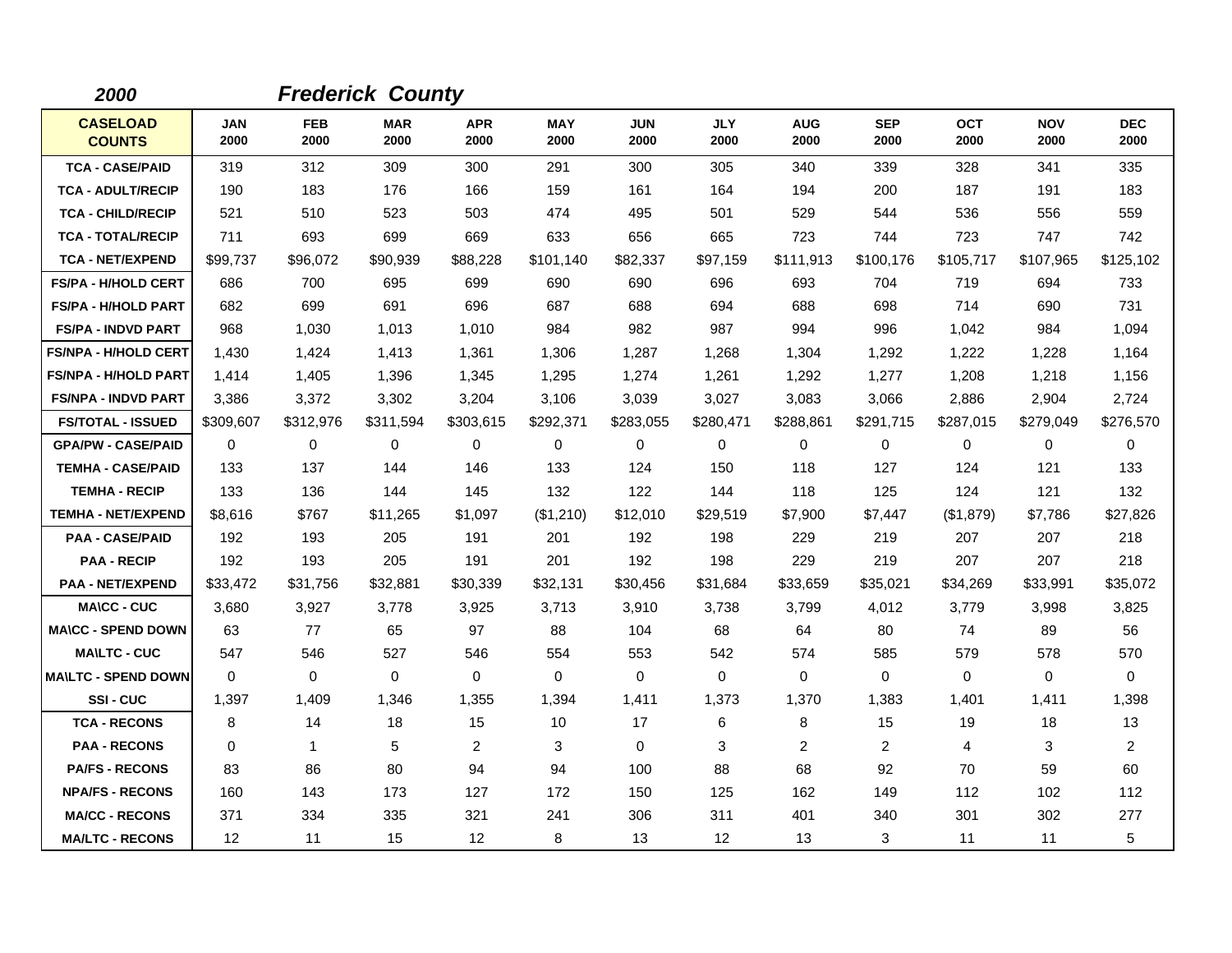| 2001                                   |                    |                    | <b>Frederick County</b> |                    |                    |                    |                    |                    |                    |                    |                    |                         |
|----------------------------------------|--------------------|--------------------|-------------------------|--------------------|--------------------|--------------------|--------------------|--------------------|--------------------|--------------------|--------------------|-------------------------|
| <b>APPLICATIONS</b><br><b>ACTIVITY</b> | <b>JAN</b><br>2001 | <b>FEB</b><br>2001 | <b>MAR</b><br>2001      | <b>APR</b><br>2001 | <b>MAY</b><br>2001 | <b>JUN</b><br>2001 | <b>JLY</b><br>2001 | <b>AUG</b><br>2001 | <b>SEP</b><br>2001 | <b>OCT</b><br>2001 | <b>NOV</b><br>2001 | <b>DEC</b><br>2001      |
| <b>TCA - RECD</b>                      | 59                 | 46                 | 50                      | 54                 | 49                 | 73                 | 72                 | 99                 | 65                 | 82                 | 68                 | 63                      |
| <b>TCA - APPRVD</b>                    | 35                 | 26                 | 32                      | 23                 | 33                 | 22                 | 34                 | 38                 | 35                 | 39                 | 37                 | 32                      |
| <b>TCA - N/APPRVD</b>                  | 30                 | 26                 | 26                      | 20                 | 33                 | 37                 | 54                 | 58                 | 57                 | 44                 | 52                 | 41                      |
| <b>TCA - CLOSED</b>                    | 41                 | 30                 | 39                      | 34                 | 33                 | 37                 | 36                 | 31                 | 40                 | 26                 | 35                 | 42                      |
| <b>FS/PA - RECD</b>                    | 45                 | 29                 | 27                      | 38                 | 26                 | 36                 | 41                 | 45                 | 38                 | 31                 | 44                 | 40                      |
| <b>FS/PA - APPRVD</b>                  | 40                 | 37                 | 21                      | 23                 | 36                 | 40                 | 46                 | 70                 | 39                 | 47                 | 53                 | 50                      |
| <b>FS/PA - N/APPRVD</b>                | 10                 | 16                 | 12                      | 4                  | 8                  | 14                 | 14                 | 17                 | 10                 | 14                 | 12                 | 15                      |
| <b>FS/NPA - RECD</b>                   | 276                | 225                | 283                     | 230                | 271                | 254                | 294                | 306                | 271                | 335                | 346                | 275                     |
| <b>FS/NPA - APPRVD</b>                 | 158                | 138                | 188                     | 125                | 172                | 135                | 161                | 178                | 153                | 215                | 229                | 222                     |
| <b>FS/NPA - N/APPRVD</b>               | 128                | 139                | 143                     | 132                | 137                | 163                | 163                | 212                | 157                | 186                | 201                | 156                     |
| <b>TEMHA - RECD</b>                    | 34                 | 29                 | 38                      | 25                 | 26                 | 35                 | 38                 | 39                 | 34                 | 47                 | 50                 | 37                      |
| <b>TEMHA - APPRVD</b>                  | 10                 | 15                 | 16                      | 8                  | 15                 | 12                 | $\overline{7}$     | 10                 | 10                 | 15                 | 11                 | 17                      |
| <b>TEMHA - N/APPRVD</b>                | 20                 | 17                 | 30                      | 25                 | 14                 | 27                 | 28                 | 29                 | 27                 | 35                 | 37                 | 48                      |
| <b>TEMHA - CLOSED</b>                  | 17                 | 10                 | 14                      | 18                 | 9                  | 18                 | 22                 | 11                 | 15                 | 11                 | $\overline{7}$     | 6                       |
| <b>PAA - RECD</b>                      | 17                 | 6                  | 6                       | $\overline{7}$     | $\overline{2}$     | 3                  | 3                  | 11                 | 5                  | 8                  | 7                  | $\overline{\mathbf{c}}$ |
| <b>PAA - APPRVD</b>                    | 8                  | 9                  | 11                      | 6                  | 8                  | 5                  | 4                  | 8                  | 11                 | 10                 | 6                  | 6                       |
| <b>PAA - N/APPRVD</b>                  | 2                  | 8                  | 8                       | 1                  | 3                  | 1                  | 2                  | $\overline{2}$     | 5                  | 3                  | 1                  | -1                      |
| <b>PAA - CLOSED</b>                    | 8                  | 6                  | 9                       | 11                 | $\overline{2}$     | $\overline{7}$     | 10                 | 8                  | 11                 | $\overline{7}$     | 4                  | 5                       |
| <b>MA/CC - RECD</b>                    | 500                | 446                | 554                     | 512                | 475                | 541                | 512                | 628                | 549                | 581                | 567                | 451                     |
| <b>MA/CC - APPRVD</b>                  | 345                | 316                | 380                     | 327                | 347                | 406                | 290                | 410                | 354                | 409                | 435                | 307                     |
| <b>MA/CC - OTO</b>                     | 4                  | $\mathbf{1}$       | 3                       | $\mathbf 0$        | $\overline{2}$     | 3                  | $\mathbf{1}$       | $\overline{7}$     | 3                  | $\mathbf{1}$       | $\overline{2}$     | $\Omega$                |
| <b>MA/CC - N/APPRVD</b>                | 183                | 209                | 264                     | 212                | 223                | 243                | 252                | 365                | 289                | 307                | 319                | 256                     |
| <b>MA/LTC - RECD</b>                   | 27                 | 19                 | 32                      | 32                 | 33                 | 25                 | 25                 | 26                 | 22                 | 33                 | 28                 | 14                      |
| <b>MA/LTC - APPRVD</b>                 | 17                 | 26                 | 31                      | 22                 | 32                 | 17                 | 20                 | 38                 | 24                 | 34                 | 20                 | 22                      |
| <b>MA/LTC - OTO</b>                    | $\mathbf 0$        | 0                  | 0                       | 0                  | 0                  | 0                  | 0                  | 0                  | $\mathbf 0$        | 0                  | 0                  | 0                       |
| <b>MA/LTC - N/APPRVD</b>               | 21                 | 25                 | 31                      | 34                 | 21                 | 33                 | 28                 | 31                 | 26                 | 22                 | 32                 | 23                      |
| <b>SSI-RECD</b>                        | 13                 | 11                 | 17                      | 12                 | 9                  | 14                 | 16                 | 13                 | 16                 | 13                 | 9                  | 12                      |
| <b>SSI - APPRVD</b>                    | 17                 | 25                 | 20                      | 12                 | 14                 | 25                 | 9                  | 18                 | 39                 | $12 \,$            | 13                 | 10                      |
| SSI-OTO                                | 0                  | 0                  | $\mathbf 0$             | 0                  | $\mathbf{1}$       | 1                  | 0                  | 0                  | $\Omega$           | 0                  | 0                  | 0                       |
| <b>SSI-N/APPRVD</b>                    | $\overline{2}$     | 9                  | 11                      | 11                 | 5                  | 6                  | 5                  | 16                 | 14                 | 6                  | 5                  | $\overline{7}$          |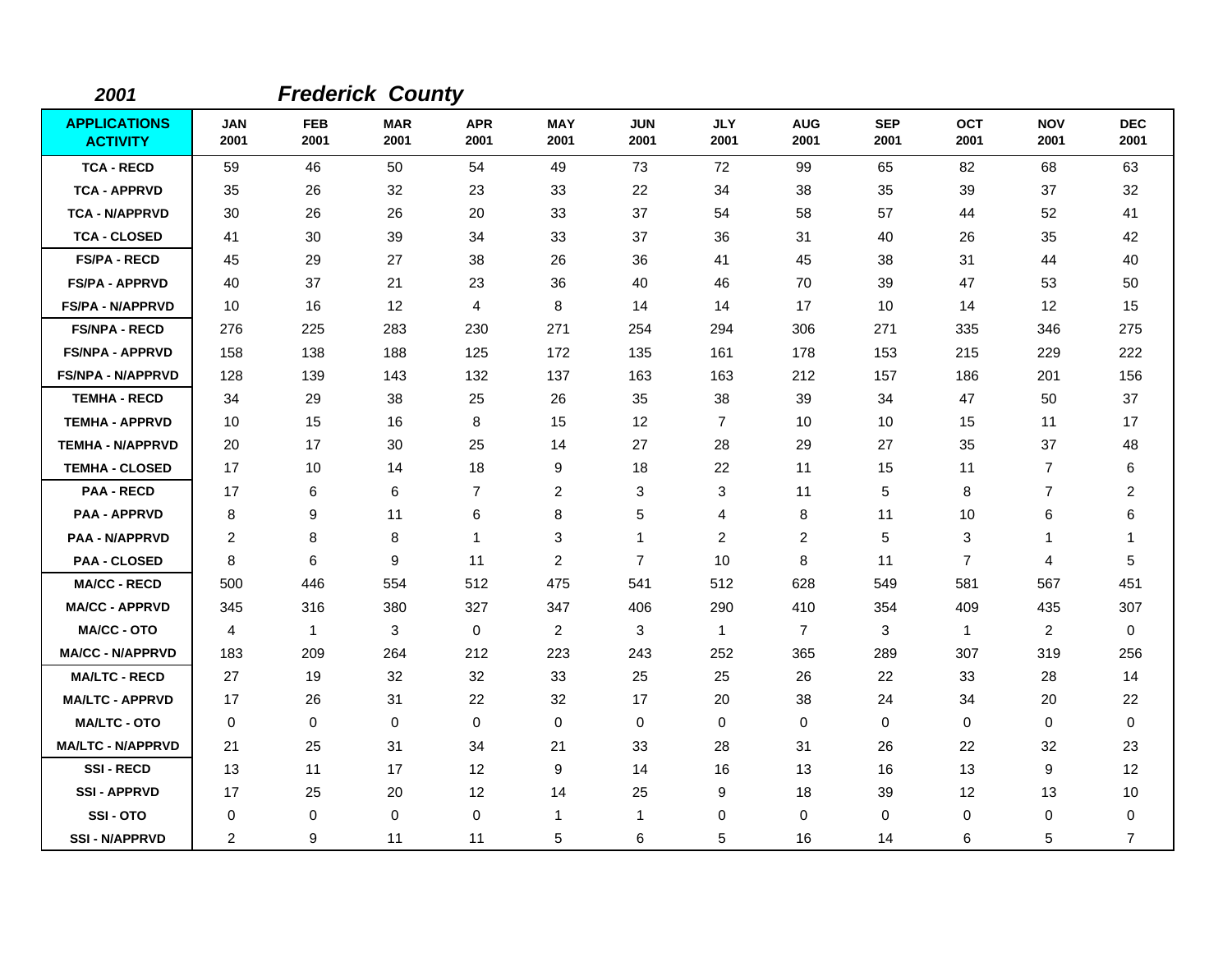| 2001                             |                    |                    | <b>Frederick County</b> |                    |                    |                    |                    |                    |                    |                    |                    |                    |
|----------------------------------|--------------------|--------------------|-------------------------|--------------------|--------------------|--------------------|--------------------|--------------------|--------------------|--------------------|--------------------|--------------------|
| <b>CASELOAD</b><br><b>COUNTS</b> | <b>JAN</b><br>2001 | <b>FEB</b><br>2001 | <b>MAR</b><br>2001      | <b>APR</b><br>2001 | <b>MAY</b><br>2001 | <b>JUN</b><br>2001 | <b>JLY</b><br>2001 | <b>AUG</b><br>2001 | <b>SEP</b><br>2001 | <b>OCT</b><br>2001 | <b>NOV</b><br>2001 | <b>DEC</b><br>2001 |
| <b>TCA - CASE/PAID</b>           | 330                | 333                | 331                     | 322                | 335                | 309                | 322                | 331                | 336                | 355                | 353                | 360                |
| <b>TCA - ADULT/RECIP</b>         | 192                | 202                | 193                     | 188                | 211                | 182                | 202                | 210                | 215                | 233                | 231                | 243                |
| <b>TCA - CHILD/RECIP</b>         | 543                | 549                | 538                     | 522                | 542                | 514                | 530                | 525                | 537                | 560                | 567                | 552                |
| <b>TCA - TOTAL/RECIP</b>         | 735                | 751                | 731                     | 710                | 753                | 696                | 732                | 735                | 752                | 793                | 798                | 795                |
| <b>TCA - NET/EXPEND</b>          | \$96,631           | \$105,627          | \$102,063               | \$93,427           | \$99,104           | \$91,901           | \$103,147          | \$111,673          | \$105,102          | \$129,185          | \$118,783          | \$168,800          |
| <b>FS/PA - H/HOLD CERT</b>       | 746                | 744                | 692                     | 685                | 708                | 735                | 739                | 765                | 760                | 771                | 791                | 783                |
| <b>FS/PA - H/HOLD PART</b>       | 744                | 743                | 689                     | 681                | 706                | 730                | 736                | 761                | 758                | 765                | 786                | 779                |
| <b>FS/PA - INDVD PART</b>        | 1,135              | 1,123              | 1,019                   | 981                | 1,056              | 1,099              | 1,101              | 1,125              | 1,108              | 1,130              | 1,180              | 1,170              |
| <b>FS/NPA - H/HOLD CERT</b>      | 1,141              | 1,131              | 1,221                   | 1,222              | 1,224              | 1,211              | 1,223              | 1,267              | 1,228              | 1,295              | 1,338              | 1,398              |
| <b>FS/NPA - H/HOLD PART</b>      | 1,128              | 1.116              | 1,210                   | 1,210              | 1,210              | 1,200              | 1,215              | 1,254              | 1,220              | 1,282              | 1,325              | 1,388              |
| <b>FS/NPA - INDVD PART</b>       | 2,647              | 2,636              | 2,850                   | 2,888              | 2,855              | 2,875              | 2,942              | 3,012              | 2,914              | 3,106              | 3,220              | 3,368              |
| <b>FS/TOTAL - ISSUED</b>         | \$273,522          | \$277,376          | \$282,467               | \$282,464          | \$288,145          | \$286,858          | \$290,341          | \$300,150          | \$295,911          | \$324,511          | \$334,751          | \$347,806          |
| <b>GPA/PW - CASE/PAID</b>        | 0                  | 0                  | 0                       | 0                  | $\mathbf 0$        | 0                  | 0                  | 0                  | 0                  | 0                  | 0                  | 0                  |
| <b>TEMHA - CASE/PAID</b>         | 112                | 123                | 137                     | 116                | 130                | 105                | 128                | 120                | 117                | 133                | 133                | 146                |
| <b>TEMHA - RECIP</b>             | 111                | 123                | 136                     | 112                | 127                | 104                | 126                | 120                | 114                | 132                | 133                | 146                |
| <b>TEMHA - NET/EXPEND</b>        | \$24,679           | (\$1,940)          | \$9,759                 | \$8,869            | \$8,936            | \$1,834            | \$36,638           | \$5,019            | \$25,266           | \$7,686            | \$26,469           | \$18,315           |
| <b>PAA - CASE/PAID</b>           | 211                | 214                | 226                     | 215                | 230                | 215                | 219                | 222                | 220                | 229                | 226                | 229                |
| <b>PAA - RECIP</b>               | 211                | 214                | 226                     | 215                | 230                | 215                | 219                | 222                | 220                | 229                | 226                | 229                |
| <b>PAA - NET/EXPEND</b>          | \$39,820           | \$39,790           | \$43,049                | \$39,698           | \$39,839           | \$38,851           | \$39,487           | \$39,262           | \$39,159           | \$37,934           | \$39,573           | \$39,626           |
| <b>MA\CC - CUC</b>               | 3,902              | 4,093              | 3,989                   | 4,204              | 4,152              | 4,405              | 4,182              | 4,251              | 4,433              | 4,353              | 4,633              | 4,414              |
| <b>MA\CC - SPEND DOWN</b>        | 44                 | 58                 | 44                      | 64                 | 51                 | 59                 | 41                 | 46                 | 57                 | 47                 | 62                 | 40                 |
| <b>MAILTC - CUC</b>              | 562                | 563                | 565                     | 567                | 574                | 576                | 572                | 572                | 576                | 576                | 577                | 577                |
| <b>MA\LTC - SPEND DOWN</b>       | $\mathbf{0}$       | $\Omega$           | $\mathbf 0$             | $\mathbf 0$        | $\mathbf 0$        | $\mathbf 0$        | $\Omega$           | $\mathbf 0$        | $\mathbf 0$        | $\Omega$           | $\mathbf 0$        | 0                  |
| SSI-CUC                          | 1,402              | 1,418              | 1,423                   | 1,430              | 1,419              | 1,432              | 1,437              | 1,443              | 1,483              | 1,482              | 1,488              | 1,485              |
| <b>TCA - RECONS</b>              | 21                 | 12                 | 21                      | 11                 | 6                  | 21                 | 13                 | 14                 | 14                 | 13                 | 3                  | 19                 |
| <b>PAA - RECONS</b>              | $\Omega$           | 2                  | $\overline{4}$          | 4                  | 3                  | $\Omega$           | 3                  | 1                  | 2                  | 4                  | 1                  | 4                  |
| <b>PA/FS - RECONS</b>            | 93                 | 69                 | 83                      | 69                 | 78                 | 86                 | 71                 | 93                 | 81                 | 92                 | 49                 | 57                 |
| <b>NPA/FS - RECONS</b>           | 98                 | 124                | 157                     | 113                | 119                | 131                | 150                | 119                | 133                | 147                | 107                | 87                 |
| <b>MA/CC - RECONS</b>            | 298                | 340                | 382                     | 314                | 389                | 328                | 372                | 422                | 437                | 272                | 383                | 222                |
| <b>MA/LTC - RECONS</b>           | 15                 | 11                 | 19                      | 18                 | 8                  | 9                  | 15                 | 6                  | 8                  | 11                 | 19                 | 11                 |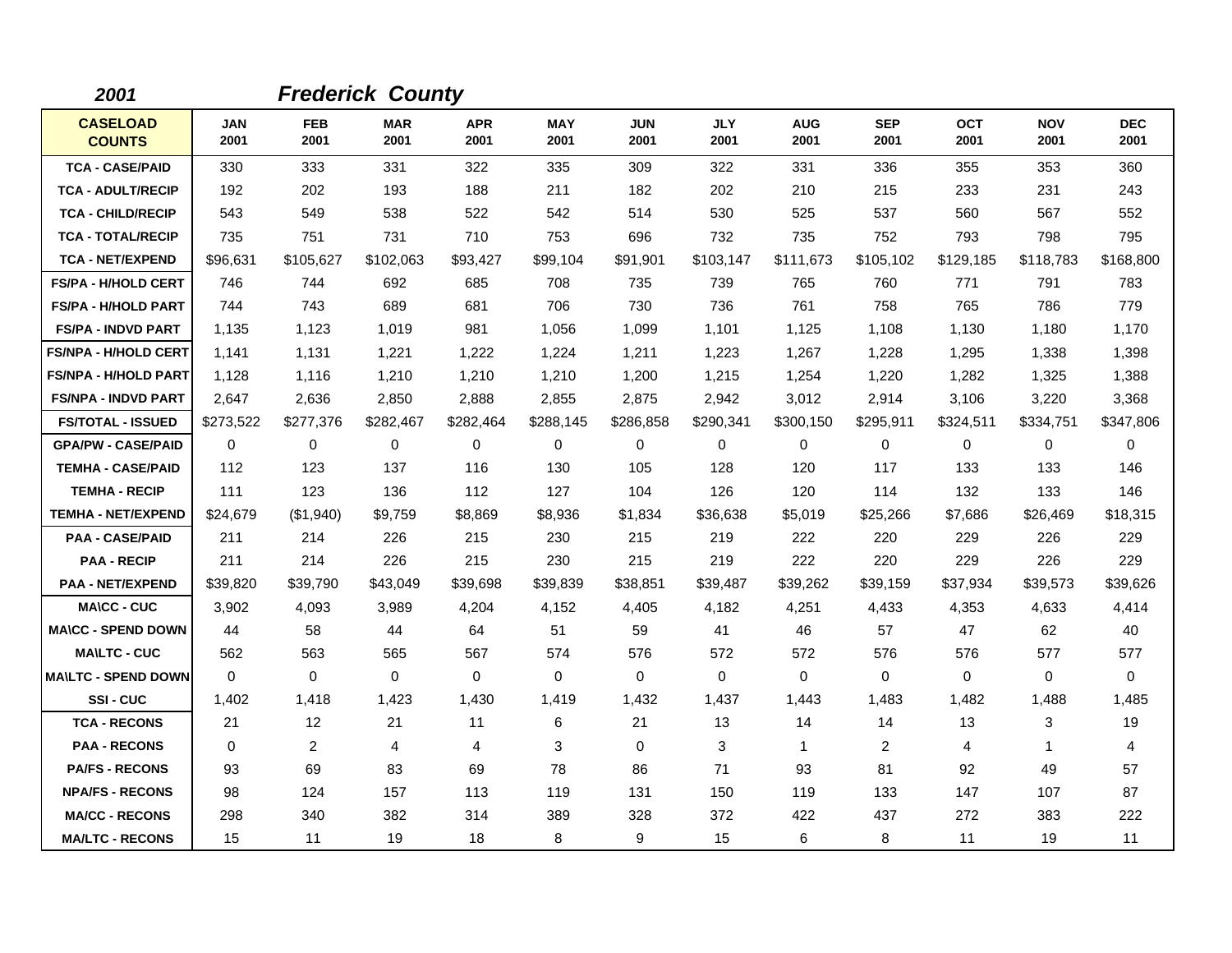| 2002                                   |                    |                    | <b>Frederick County</b> |                    |                    |                    |                    |                    |                    |                    |                    |                    |
|----------------------------------------|--------------------|--------------------|-------------------------|--------------------|--------------------|--------------------|--------------------|--------------------|--------------------|--------------------|--------------------|--------------------|
| <b>APPLICATIONS</b><br><b>ACTIVITY</b> | <b>JAN</b><br>2002 | <b>FEB</b><br>2002 | <b>MAR</b><br>2002      | <b>APR</b><br>2002 | <b>MAY</b><br>2002 | <b>JUN</b><br>2002 | <b>JLY</b><br>2002 | <b>AUG</b><br>2002 | <b>SEP</b><br>2002 | <b>OCT</b><br>2002 | <b>NOV</b><br>2002 | <b>DEC</b><br>2002 |
| <b>TCA - RECD</b>                      | 85                 | 53                 | 71                      | 54                 | 64                 | 75                 | 89                 | 94                 | 73                 | 82                 | 95                 | 91                 |
| <b>TCA - APPRVD</b>                    | 46                 | 26                 | 43                      | 34                 | 33                 | 30                 | 32                 | 42                 | 46                 | 37                 | 41                 | 27                 |
| <b>TCA - N/APPRVD</b>                  | 53                 | 45                 | 37                      | 35                 | 47                 | 35                 | 52                 | 66                 | 67                 | 40                 | 85                 | 69                 |
| <b>TCA - CLOSED</b>                    | 32                 | 28                 | 41                      | 43                 | 27                 | 38                 | 31                 | 36                 | 40                 | 34                 | 51                 | 33                 |
| <b>FS/PA - RECD</b>                    | 49                 | 33                 | 36                      | 45                 | 39                 | 45                 | 44                 | 52                 | 43                 | 36                 | 43                 | 42                 |
| <b>FS/PA - APPRVD</b>                  | 57                 | 44                 | 43                      | 46                 | 51                 | 49                 | 48                 | 57                 | 53                 | 47                 | 43                 | 47                 |
| <b>FS/PA - N/APPRVD</b>                | $12 \overline{ }$  | 6                  | 12                      | 12                 | 13                 | $\overline{7}$     | $12 \overline{ }$  | 13                 | 17                 | 14                 | 12                 | 5                  |
| <b>FS/NPA - RECD</b>                   | 373                | 241                | 247                     | 287                | 327                | 305                | 347                | 400                | 290                | 349                | 328                | 249                |
| <b>FS/NPA - APPRVD</b>                 | 255                | 187                | 157                     | 189                | 223                | 183                | 221                | 258                | 213                | 266                | 262                | 162                |
| <b>FS/NPA - N/APPRVD</b>               | 194                | 174                | 155                     | 148                | 204                | 135                | 186                | 175                | 157                | 185                | 143                | 105                |
| <b>TEMHA - RECD</b>                    | 63                 | 37                 | 37                      | 35                 | 41                 | 53                 | 40                 | 65                 | 39                 | 42                 | 40                 | 42                 |
| <b>TEMHA - APPRVD</b>                  | 25                 | 19                 | 25                      | 12                 | 22                 | 22                 | 15                 | 20                 | 22                 | 19                 | 18                 | 11                 |
| <b>TEMHA - N/APPRVD</b>                | 35                 | 27                 | 39                      | 30                 | 43                 | 36                 | 29                 | 37                 | 43                 | 46                 | 29                 | 27                 |
| <b>TEMHA - CLOSED</b>                  | 14                 | 10                 | 13                      | 15                 | 24                 | 29                 | 16                 | 19                 | 16                 | 19                 | 17                 | 17                 |
| <b>PAA - RECD</b>                      | 3                  | 4                  | 6                       | 0                  | $\overline{2}$     | $\overline{7}$     | 3                  | 3                  | 3                  | 4                  | $\overline{7}$     | $\overline{c}$     |
| <b>PAA - APPRVD</b>                    | $\overline{7}$     | 5                  | 10                      | 4                  | $\sqrt{3}$         | 7                  | $\,6$              | $\overline{c}$     | 5                  | 6                  | $\overline{7}$     | $\overline{7}$     |
| <b>PAA - N/APPRVD</b>                  | 5                  | 0                  | 0                       | 0                  | $\mathbf 0$        | 1                  | 2                  | $\mathbf{1}$       | $\mathbf 1$        | $\mathbf 1$        | 0                  | 0                  |
| <b>PAA - CLOSED</b>                    | $\overline{7}$     | 6                  | 4                       | 6                  | $\overline{7}$     | 11                 | 10                 | $\overline{7}$     | 8                  | 9                  | 3                  | 4                  |
| <b>MA/CC - RECD</b>                    | 641                | 466                | 604                     | 552                | 577                | 541                | 577                | 638                | 632                | 596                | 546                | 440                |
| <b>MA/CC - APPRVD</b>                  | 404                | 406                | 416                     | 436                | 464                | 375                | 358                | 471                | 362                | 508                | 447                | 338                |
| <b>MA/CC - OTO</b>                     | 2                  | 3                  | 8                       | 3                  | 3                  | 5                  | $\mathbf{1}$       | 6                  | $\overline{7}$     | 3                  | 6                  | $\overline{1}$     |
| <b>MA/CC - N/APPRVD</b>                | 226                | 286                | 279                     | 244                | 353                | 251                | 241                | 308                | 318                | 357                | 319                | 195                |
| <b>MA/LTC - RECD</b>                   | 28                 | 25                 | 26                      | 22                 | 18                 | 24                 | 27                 | 19                 | 17                 | 23                 | 20                 | 28                 |
| <b>MA/LTC - APPRVD</b>                 | 22                 | 21                 | 29                      | 36                 | 17                 | 27                 | 24                 | 24                 | 17                 | 28                 | 18                 | 15                 |
| <b>MA/LTC - OTO</b>                    | $\mathbf 0$        | 0                  | 0                       | 0                  | 0                  | 0                  | 0                  | 0                  | $\mathbf 0$        | 0                  | 0                  | 0                  |
| <b>MA/LTC - N/APPRVD</b>               | 20                 | 25                 | 20                      | 28                 | 20                 | 20                 | 21                 | 25                 | 15                 | 18                 | 17                 | 21                 |
| <b>SSI-RECD</b>                        | 5                  | 9                  | 17                      | 6                  | 10                 | 9                  | 18                 | 12                 | 5                  | 8                  | 12                 | 8                  |
| <b>SSI-APPRVD</b>                      | 7                  | 12                 | 29                      | 27                 | 66                 | 20                 | 26                 | 23                 | 5                  | 15                 | 32                 | 12                 |
| SSI-OTO                                | $\Omega$           | 0                  | $\mathbf{1}$            | 0                  | $\mathbf 0$        | 0                  | 0                  | $\mathbf{1}$       | 0                  | 0                  | 0                  | 0                  |
| <b>SSI-N/APPRVD</b>                    | 3                  | 4                  | 10                      | 8                  | 19                 | 6                  | 6                  | 8                  | 2                  | 6                  | 10                 | $\overline{c}$     |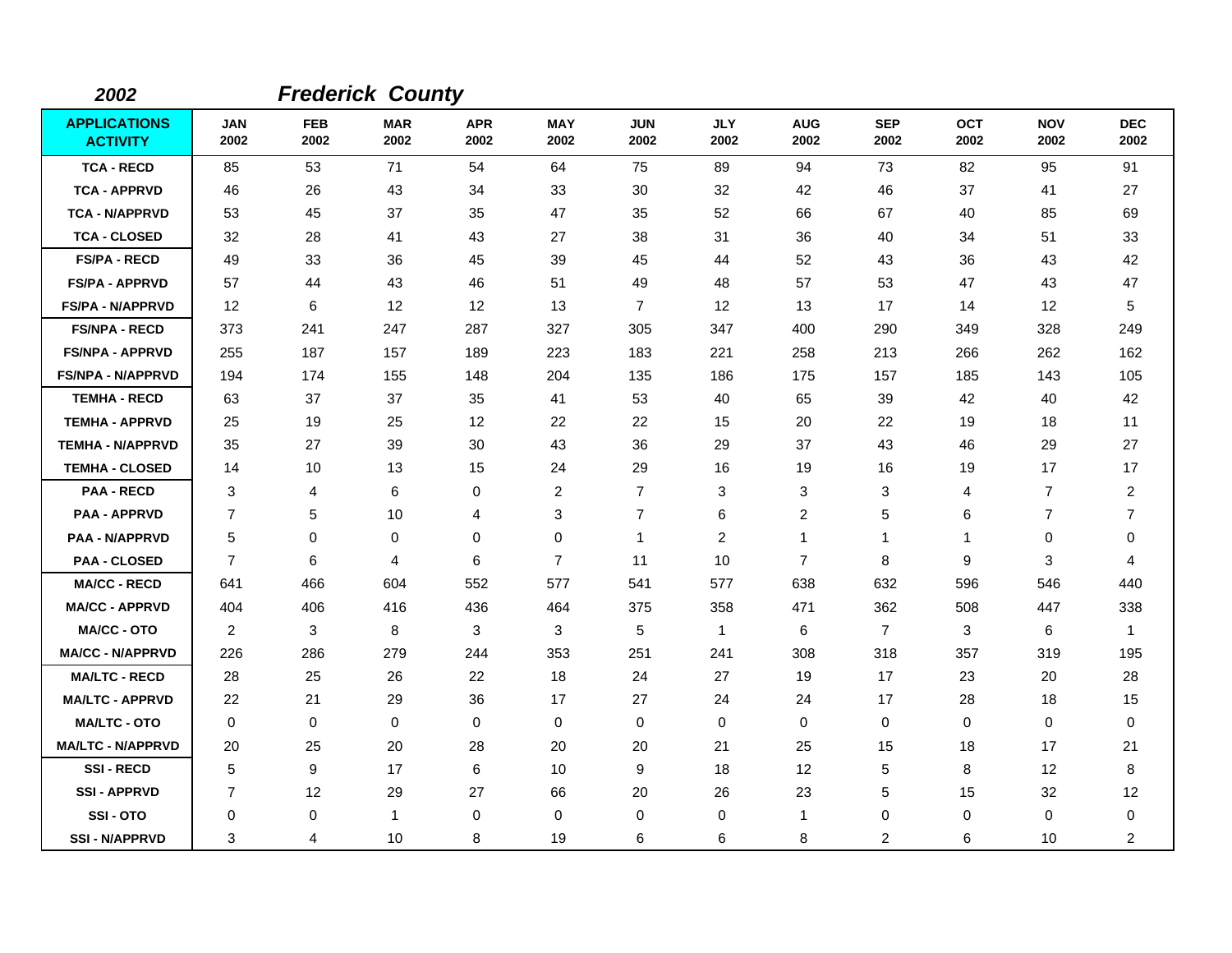| 2002                             |                    |                    | <b>Frederick County</b> |                    |                    |                    |                    |                    |                    |                    |                    |                    |
|----------------------------------|--------------------|--------------------|-------------------------|--------------------|--------------------|--------------------|--------------------|--------------------|--------------------|--------------------|--------------------|--------------------|
| <b>CASELOAD</b><br><b>COUNTS</b> | <b>JAN</b><br>2002 | <b>FEB</b><br>2002 | <b>MAR</b><br>2002      | <b>APR</b><br>2002 | <b>MAY</b><br>2002 | <b>JUN</b><br>2002 | <b>JLY</b><br>2002 | <b>AUG</b><br>2002 | <b>SEP</b><br>2002 | <b>OCT</b><br>2002 | <b>NOV</b><br>2002 | <b>DEC</b><br>2002 |
| <b>TCA - CASE/PAID</b>           | 370                | 362                | 386                     | 368                | 375                | 361                | 371                | 385                | 390                | 391                | 371                | 378                |
| <b>TCA - ADULT/RECIP</b>         | 256                | 244                | 264                     | 246                | 259                | 239                | 249                | 253                | 260                | 264                | 241                | 247                |
| <b>TCA - CHILD/RECIP</b>         | 574                | 573                | 602                     | 589                | 605                | 573                | 591                | 605                | 632                | 643                | 618                | 638                |
| <b>TCA - TOTAL/RECIP</b>         | 830                | 817                | 866                     | 835                | 864                | 812                | 840                | 858                | 892                | 907                | 859                | 885                |
| <b>TCA - NET/EXPEND</b>          | \$124,836          | \$128,906          | \$128,737               | \$134,955          | \$132,455          | \$88,703           | \$135,482          | \$130,189          | \$127,326          | \$130,446          | \$134,803          | \$175,555          |
| <b>FS/PA - H/HOLD CERT</b>       | 778                | 800                | 802                     | 800                | 796                | 798                | 787                | 796                | 806                | 809                | 808                | 821                |
| <b>FS/PA - H/HOLD PART</b>       | 768                | 795                | 798                     | 794                | 789                | 791                | 784                | 792                | 801                | 805                | 804                | 818                |
| <b>FS/PA - INDVD PART</b>        | 1,144              | 1,221              | 1,203                   | 1,186              | 1,217              | 1,225              | 1,192              | 1,209              | 1,240              | 1,267              | 1,251              | 1,280              |
| <b>FS/NPA - H/HOLD CERT</b>      | 1,485              | 1,473              | 1,469                   | 1,431              | 1,446              | 1,441              | 1,465              | 1,536              | 1,604              | 1,668              | 1,694              | 1,668              |
| <b>FS/NPA - H/HOLD PART</b>      | 1,469              | 1,459              | 1,465                   | 1,423              | 1,431              | 1,429              | 1,437              | 1,516              | 1,581              | 1,652              | 1,680              | 1,658              |
| <b>FS/NPA - INDVD PART</b>       | 3,538              | 3,597              | 3,597                   | 3,508              | 3,518              | 3,540              | 3,527              | 3,724              | 3,863              | 4,025              | 4,105              | 4,084              |
| <b>FS/TOTAL - ISSUED</b>         | \$351,993          | \$365,809          | \$366,830               | \$359,617          | \$357,847          | \$357,566          | \$360,075          | \$375,665          | \$393,245          | \$426,105          | \$426,353          | \$425,979          |
| <b>GPA/PW - CASE/PAID</b>        | 0                  | 0                  | 0                       | 0                  | 0                  | 0                  | 0                  | 0                  | 0                  | 0                  | 0                  | 0                  |
| <b>TEMHA - CASE/PAID</b>         | 156                | 170                | 187                     | 172                | 179                | 147                | 186                | 175                | 184                | 178                | 176                | 173                |
| <b>TEMHA - RECIP</b>             | 156                | 167                | 187                     | 172                | 175                | 147                | 185                | 170                | 183                | 175                | 176                | 172                |
| <b>TEMHA - NET/EXPEND</b>        | \$17,838           | \$18,006           | \$15,078                | \$15,440           | \$7,052            | \$20,020           | \$58,998           | (\$10,307)         | \$32,497           | \$45,639           | \$22,848           | \$16,002           |
| <b>PAA - CASE/PAID</b>           | 227                | 229                | 234                     | 231                | 228                | 226                | 231                | 216                | 217                | 211                | 221                | 224                |
| <b>PAA - RECIP</b>               | 227                | 229                | 234                     | 231                | 228                | 226                | 231                | 216                | 217                | 211                | 220                | 224                |
| <b>PAA - NET/EXPEND</b>          | \$40,490           | \$38,296           | \$38,795                | \$40,604           | \$41,794           | \$40,554           | \$41,886           | \$37,497           | \$38,135           | \$36,996           | \$37,762           | \$38,587           |
| <b>MA\CC - CUC</b>               | 4.444              | 4,656              | 4,565                   | 4.796              | 4,693              | 4,965              | 4.774              | 4,865              | 5,060              | 5,011              | 5,206              | 5,048              |
| <b>MA\CC - SPEND DOWN</b>        | 44                 | 59                 | 46                      | 68                 | 57                 | 73                 | 48                 | 41                 | 55                 | 45                 | 57                 | 42                 |
| <b>MA\LTC - CUC</b>              | 583                | 576                | 579                     | 590                | 579                | 582                | 566                | 566                | 556                | 560                | 551                | 538                |
| <b>MAILTC - SPEND DOWN</b>       | $\Omega$           | $\Omega$           | $\mathbf 0$             | $\Omega$           | $\Omega$           | 0                  | $\Omega$           | 0                  | $\Omega$           | $\Omega$           | 0                  | $\Omega$           |
| SSI-CUC                          | 1,483              | 1,489              | 1,491                   | 1,493              | 1,528              | 1,518              | 1,487              | 1,476              | 1,472              | 1,461              | 1,474              | 1,476              |
| <b>TCA - RECONS</b>              | 11                 | 15                 | 13                      | 12 <sup>2</sup>    | 10                 | 12                 | 24                 | 16                 | 9                  | 16                 | 11                 | 11                 |
| <b>PAA - RECONS</b>              | 3                  | 4                  | 5                       | $\overline{2}$     | 3                  | 1                  | $\overline{c}$     | $\overline{2}$     | 4                  | 3                  | 3                  | $\overline{a}$     |
| <b>PA/FS - RECONS</b>            | 75                 | 79                 | 67                      | 74                 | 77                 | 57                 | 71                 | 78                 | 60                 | 80                 | 74                 | 60                 |
| <b>NPA/FS - RECONS</b>           | 90                 | 104                | 105                     | 106                | 113                | 110                | 98                 | 103                | 97                 | 132                | 153                | 107                |
| <b>MA/CC - RECONS</b>            | 332                | 462                | 433                     | 410                | 368                | 268                | 506                | 559                | 337                | 447                | 480                | 305                |
| <b>MA/LTC - RECONS</b>           | $12 \overline{ }$  | $12 \overline{ }$  | 20                      | 6                  | 14                 | 11                 | 15                 | 11                 | 5                  | 13                 | 13                 | 13                 |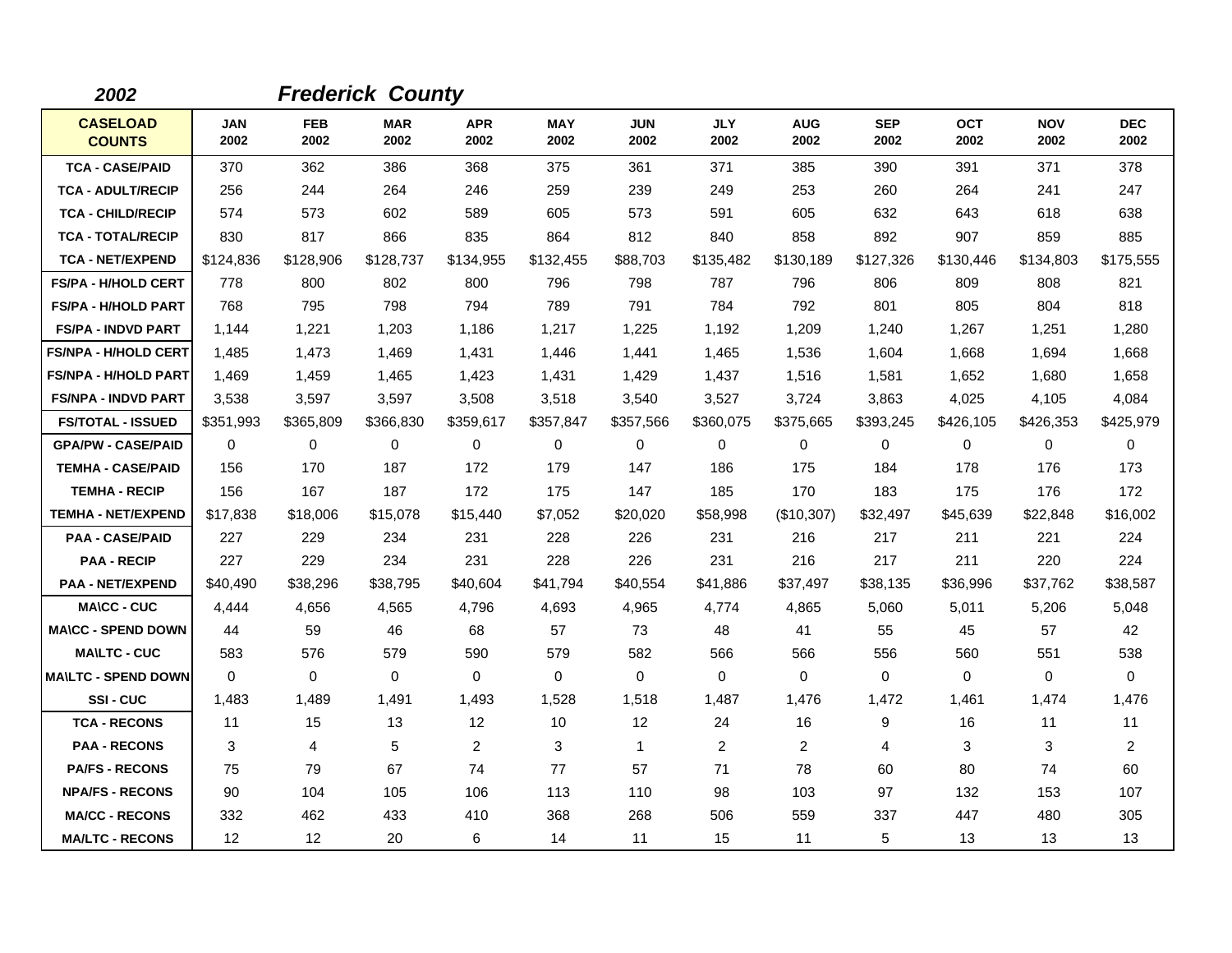| 2003                                   |                    |                    | <b>Frederick County</b> |                    |                    |                    |                    |                    |                    |                    |                    |                    |
|----------------------------------------|--------------------|--------------------|-------------------------|--------------------|--------------------|--------------------|--------------------|--------------------|--------------------|--------------------|--------------------|--------------------|
| <b>APPLICATIONS</b><br><b>ACTIVITY</b> | <b>JAN</b><br>2003 | <b>FEB</b><br>2003 | <b>MAR</b><br>2003      | <b>APR</b><br>2003 | <b>MAY</b><br>2003 | <b>JUN</b><br>2003 | <b>JLY</b><br>2003 | <b>AUG</b><br>2003 | <b>SEP</b><br>2003 | <b>OCT</b><br>2003 | <b>NOV</b><br>2003 | <b>DEC</b><br>2003 |
| <b>TCA - RECD</b>                      | 123                | 73                 | 112                     | 127                | 105                | 91                 | 93                 | 100                | 96                 | 118                | 75                 | 83                 |
| <b>TCA - APPRVD</b>                    | 42                 | 25                 | 27                      | 54                 | 40                 | 44                 | 39                 | 28                 | 30                 | 44                 | 40                 | 28                 |
| <b>TCA - N/APPRVD</b>                  | 79                 | 87                 | 61                      | 70                 | 73                 | 66                 | 79                 | 75                 | 65                 | 92                 | 54                 | 66                 |
| <b>TCA - CLOSED</b>                    | 27                 | 39                 | 32                      | 45                 | 49                 | 38                 | 35                 | 35                 | 45                 | 47                 | 41                 | 37                 |
| <b>FS/PA - RECD</b>                    | 56                 | 33                 | 32                      | 26                 | 27                 | 29                 | 34                 | 18                 | 18                 | 40                 | 22                 | 38                 |
| <b>FS/PA - APPRVD</b>                  | 64                 | 40                 | 28                      | 32                 | 35                 | 30                 | 32                 | 19                 | 22                 | 36                 | 26                 | 31                 |
| <b>FS/PA - N/APPRVD</b>                | 9                  | 6                  | $\overline{4}$          | $\overline{7}$     | 8                  | 9                  | 8                  | 12                 | 8                  | 12                 | $\overline{7}$     | 6                  |
| <b>FS/NPA - RECD</b>                   | 417                | 261                | 346                     | 334                | 331                | 313                | 372                | 358                | 295                | 411                | 353                | 332                |
| <b>FS/NPA - APPRVD</b>                 | 278                | 198                | 220                     | 211                | 271                | 252                | 261                | 255                | 200                | 296                | 253                | 269                |
| FS/NPA - N/APPRVD                      | 154                | 141                | 128                     | 106                | 180                | 151                | 142                | 161                | 130                | 159                | 140                | 170                |
| <b>TEMHA - RECD</b>                    | 58                 | 39                 | 56                      | 47                 | 45                 | 47                 | 73                 | 59                 | 32                 | 63                 | 41                 | 46                 |
| <b>TEMHA - APPRVD</b>                  | 15                 | 15                 | 20                      | 20                 | 26                 | 18                 | 20                 | 20                 | 24                 | 23                 | 22                 | 23                 |
| <b>TEMHA - N/APPRVD</b>                | 39                 | 43                 | 43                      | 30                 | 35                 | 41                 | 45                 | 41                 | 60                 | 23                 | 31                 | 37                 |
| <b>TEMHA - CLOSED</b>                  | 16                 | 18                 | 23                      | 23                 | 20                 | 23                 | 29                 | 31                 | 28                 | 20                 | 18                 | 22                 |
| <b>PAA - RECD</b>                      | 6                  | 3                  | 9                       | 6                  | 4                  | 8                  | 5                  | 5                  | 4                  | 0                  | 3                  | 3                  |
| <b>PAA - APPRVD</b>                    | 5                  | 6                  | $\overline{7}$          | 6                  | 4                  | 9                  | 6                  | 6                  | 5                  | 3                  | 4                  | 8                  |
| <b>PAA - N/APPRVD</b>                  | $\overline{1}$     | 2                  | $\mathbf{1}$            | 5                  | 2                  | $\overline{2}$     | 2                  | 3                  | 0                  | $\mathbf 1$        | 0                  | 0                  |
| <b>PAA - CLOSED</b>                    | 2                  | $\overline{7}$     | 5                       | 8                  | 6                  | 7                  | $\overline{7}$     | 9                  | 6                  | 4                  | 11                 | 5                  |
| <b>MA/CC - RECD</b>                    | 675                | 482                | 589                     | 557                | 568                | 510                | 601                | 617                | 536                | 658                | 480                | 504                |
| <b>MA/CC - APPRVD</b>                  | 461                | 393                | 435                     | 358                | 421                | 355                | 475                | 435                | 412                | 511                | 347                | 353                |
| <b>MA/CC - OTO</b>                     | 2                  | 3                  | $\mathbf 0$             | 3                  | $\overline{2}$     | 5                  | 4                  | $\mathbf{1}$       | $\overline{4}$     | 2                  | $\overline{2}$     | $\overline{7}$     |
| <b>MA/CC - N/APPRVD</b>                | 327                | 286                | 260                     | 242                | 330                | 341                | 332                | 312                | 279                | 358                | 244                | 249                |
| <b>MA/LTC - RECD</b>                   | 47                 | 26                 | 20                      | 34                 | 25                 | 35                 | 26                 | 28                 | 25                 | 27                 | 29                 | 24                 |
| <b>MA/LTC - APPRVD</b>                 | 22                 | 18                 | 36                      | 30                 | 32                 | 31                 | 34                 | 32                 | 15                 | 25                 | 26                 | 26                 |
| <b>MA/LTC - OTO</b>                    | 0                  | 0                  | 0                       | 0                  | 0                  | $\mathbf 0$        | 0                  | $\mathbf 0$        | $\mathbf 0$        | 0                  | 0                  | 0                  |
| <b>MA/LTC - N/APPRVD</b>               | 26                 | 29                 | 26                      | 22                 | 35                 | 26                 | 37                 | 26                 | 25                 | 24                 | 24                 | 30                 |
| <b>SSI-RECD</b>                        | 11                 | 18                 | 21                      | 11                 | 11                 | 12                 | 21                 | 23                 | 9                  | 18                 | 10                 | 17                 |
| <b>SSI-APPRVD</b>                      | 12                 | 41                 | 37                      | 21                 | 15                 | 26                 | 27                 | 25                 | 21                 | 31                 | 13                 | 30                 |
| SSI-OTO                                | 0                  | 0                  | 0                       | 0                  | 0                  | 0                  | $\mathbf 0$        | 0                  | 0                  | 0                  | 0                  | -1                 |
| <b>SSI-N/APPRVD</b>                    | 4                  | 9                  | 11                      | 2                  | $\overline{7}$     | 6                  | 16                 | 13                 | 11                 | 12                 | 6                  | 16                 |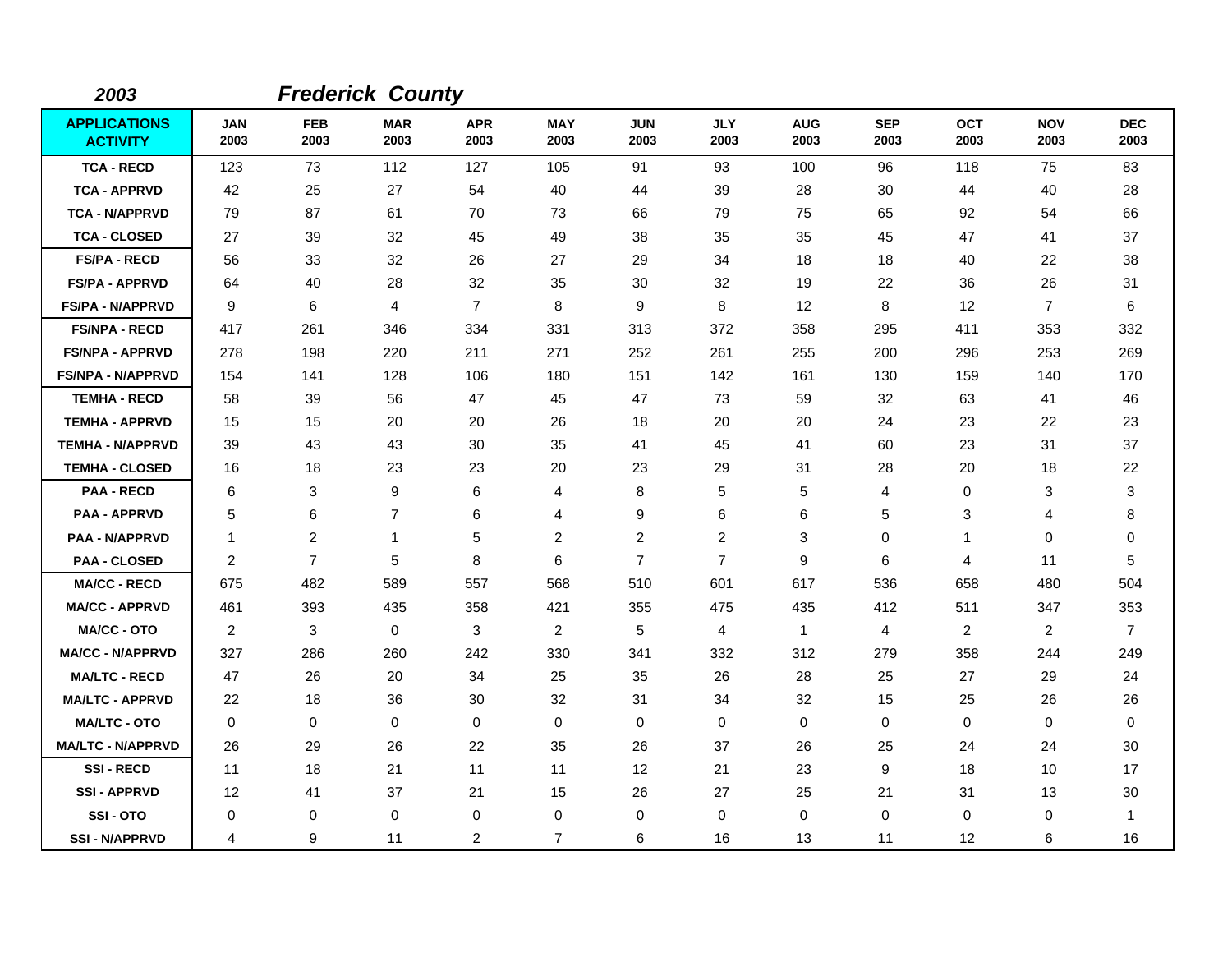| 2003                             |                    |                    | <b>Frederick County</b> |                    |                    |                    |                    |                    |                    |                    |                    |                    |
|----------------------------------|--------------------|--------------------|-------------------------|--------------------|--------------------|--------------------|--------------------|--------------------|--------------------|--------------------|--------------------|--------------------|
| <b>CASELOAD</b><br><b>COUNTS</b> | <b>JAN</b><br>2003 | <b>FEB</b><br>2003 | <b>MAR</b><br>2003      | <b>APR</b><br>2003 | <b>MAY</b><br>2003 | <b>JUN</b><br>2003 | <b>JLY</b><br>2003 | <b>AUG</b><br>2003 | <b>SEP</b><br>2003 | <b>OCT</b><br>2003 | <b>NOV</b><br>2003 | <b>DEC</b><br>2003 |
| <b>TCA - CASE/PAID</b>           | 386                | 372                | 372                     | 396                | 389                | 410                | 396                | 383                | 370                | 392                | 376                | 361                |
| <b>TCA - ADULT/RECIP</b>         | 246                | 247                | 241                     | 266                | 244                | 269                | 248                | 248                | 225                | 243                | 233                | 216                |
| <b>TCA - CHILD/RECIP</b>         | 668                | 642                | 610                     | 655                | 648                | 686                | 660                | 638                | 624                | 681                | 629                | 631                |
| <b>TCA - TOTAL/RECIP</b>         | 914                | 889                | 851                     | 921                | 892                | 955                | 908                | 886                | 849                | 924                | 862                | 847                |
| <b>TCA - NET/EXPEND</b>          | \$145,513          | \$135,584          | \$123,116               | \$129,692          | \$127,124          | \$122,370          | \$136.821          | \$129.488          | \$127,173          | \$133,065          | \$126,457          | \$170,820          |
| <b>FS/PA - H/HOLD CERT</b>       | 833                | 836                | 790                     | 788                | 804                | 815                | 815                | 824                | 813                | 814                | 823                | 810                |
| <b>FS/PA - H/HOLD PART</b>       | 827                | 833                | 786                     | 783                | 799                | 811                | 809                | 821                | 809                | 810                | 819                | 809                |
| <b>FS/PA - INDVD PART</b>        | 1,300              | 1,307              | 1,218                   | 1,209              | 1,249              | 1,269              | 1,268              | 1,302              | 1,292              | 1,281              | 1,307              | 1,296              |
| <b>FS/NPA - H/HOLD CERT</b>      | 1,769              | 1,772              | 1,842                   | 1,865              | 1,881              | 1.888              | 1,892              | 1,948              | 1,935              | 1,985              | 1,960              | 1,969              |
| <b>FS/NPA - H/HOLD PART</b>      | 1,746              | 1,758              | 1,831                   | 1,856              | 1,864              | 1,879              | 1,875              | 1,932              | 1,922              | 1,965              | 1,945              | 1,947              |
| <b>FS/NPA - INDVD PART</b>       | 4,199              | 4,222              | 4,430                   | 4,520              | 4,580              | 4,615              | 4,652              | 4,775              | 4,752              | 4,890              | 4,801              | 4,827              |
| <b>FS/TOTAL - ISSUED</b>         | \$433,889          | \$450,870          | \$456,142               | \$468,780          | \$474,132          | \$476,595          | \$478,111          | \$488,952          | \$493,951          | \$508,809          | \$508,197          | \$509,351          |
| <b>GPA/PW - CASE/PAID</b>        | $\Omega$           | 0                  | $\mathbf 0$             | 0                  | 0                  | 0                  | $\mathbf 0$        | 0                  | 0                  | 0                  | 0                  | 0                  |
| <b>TEMHA - CASE/PAID</b>         | 175                | 176                | 170                     | 180                | 198                | 158                | 208                | 171                | 188                | 185                | 196                | 206                |
| <b>TEMHA - RECIP</b>             | 171                | 170                | 168                     | 176                | 192                | 158                | 206                | 169                | 183                | 182                | 196                | 201                |
| <b>TEMHA - NET/EXPEND</b>        | \$18,799           | \$13,791           | \$13,180                | (\$3,314)          | (\$1,057)          | \$81,990           | (\$2,963)          | \$29,702           | \$8,738            | \$19,275           | \$22,870           | \$11,224           |
| <b>PAA - CASE/PAID</b>           | 225                | 229                | 225                     | 226                | 227                | 223                | 236                | 227                | 228                | 228                | 220                | 227                |
| <b>PAA - RECIP</b>               | 225                | 228                | 225                     | 226                | 227                | 223                | 236                | 227                | 228                | 228                | 220                | 227                |
| <b>PAA - NET/EXPEND</b>          | \$37,001           | \$36,979           | \$39,362                | \$39,194           | \$39,062           | \$39,436           | \$40,774           | \$39,109           | \$39,907           | \$40,753           | \$38,865           | \$39,307           |
| <b>MA\CC - CUC</b>               | 5,130              | 5,418              | 5,296                   | 5,497              | 5,343              | 5,521              | 5,348              | 5,385              | 5,759              | 6,073              | 6,316              | 6,024              |
| <b>MA\CC - SPEND DOWN</b>        | 37                 | 51                 | 39                      | 48                 | 35                 | 53                 | 45                 | 50                 | 63                 | 49                 | 57                 | 36                 |
| <b>MA\LTC - CUC</b>              | 532                | 524                | 529                     | 534                | 543                | 551                | 561                | 568                | 561                | 554                | 558                | 566                |
| <b>MAILTC - SPEND DOWN</b>       | $\Omega$           | $\Omega$           | 0                       | 0                  | 0                  | 0                  | $\Omega$           | 0                  | 0                  | 0                  | 0                  | 0                  |
| SSI-CUC                          | 1,386              | 1,305              | 1,340                   | 1,347              | 1,349              | 1,368              | 1,383              | 1,394              | 1,400              | 1,413              | 1,415              | 1,405              |
| <b>TCA - RECONS</b>              | 16                 | 14                 | 13                      | 8                  | 18                 | 14                 | 9                  | 17                 | 14                 | 11                 | 13                 | 15                 |
| <b>PAA - RECONS</b>              | 3                  | 8                  | 4                       | 4                  | $\mathbf{1}$       | 2                  | 4                  | 3                  | $\mathbf{1}$       | 3                  | 3                  | 5                  |
| <b>PA/FS - RECONS</b>            | 82                 | 63                 | 57                      | 69                 | 98                 | 71                 | 80                 | 98                 | 63                 | 73                 | 71                 | 70                 |
| <b>NPA/FS - RECONS</b>           | 140                | 112                | 155                     | 120                | 137                | 117                | 145                | 128                | 98                 | 144                | 112                | 135                |
| <b>MA/CC - RECONS</b>            | 554                | 389                | 392                     | 431                | 389                | 498                | 608                | 445                | 402                | 558                | 349                | 514                |
| <b>MA/LTC - RECONS</b>           | 11                 | 11                 | 13                      | 14                 | 13                 | 9                  | 21                 | 8                  | 11                 | 15                 | 9                  | 14                 |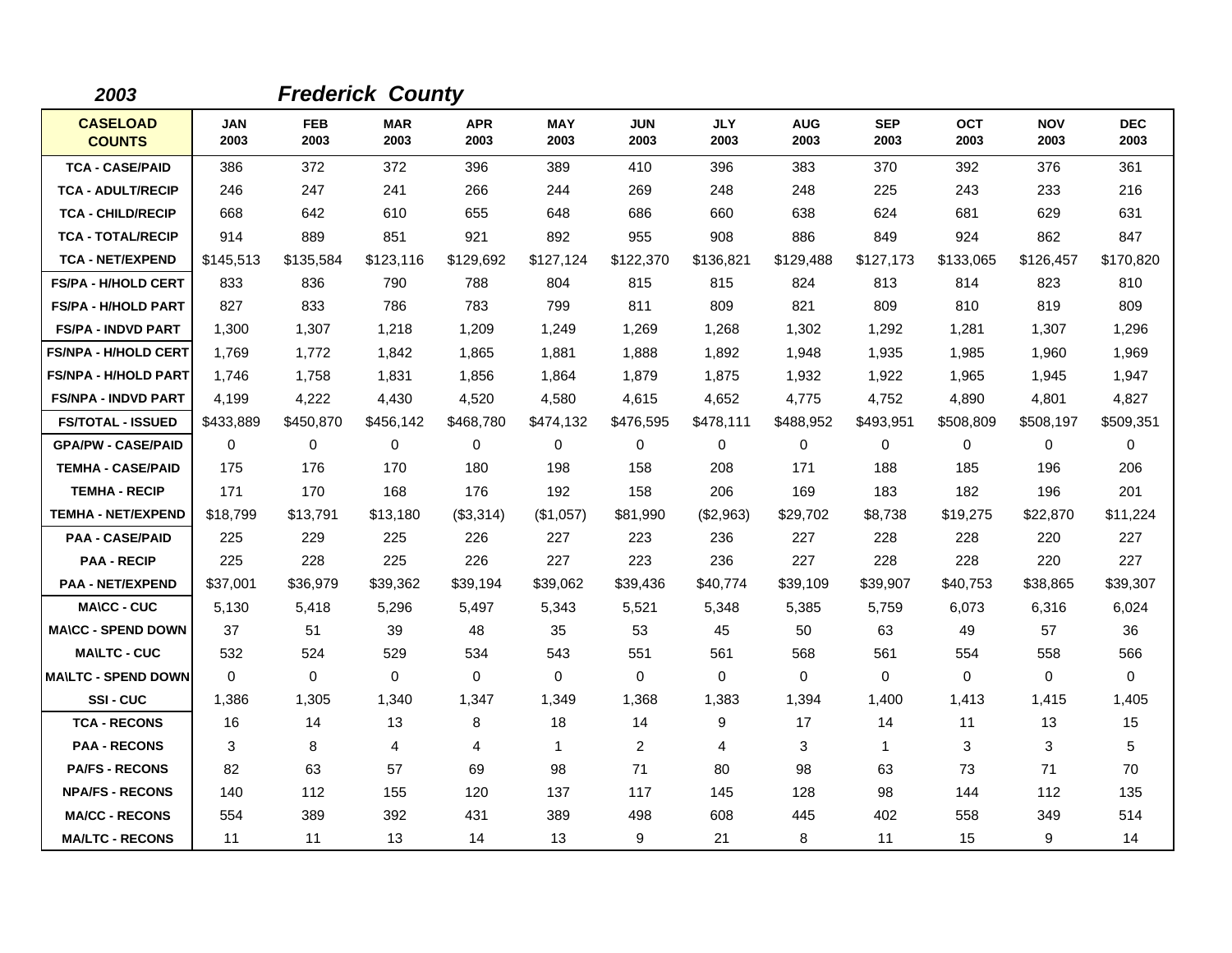| 2004                                   |                    |                    | <b>Frederick County</b> |                    |                    |                    |                    |                    |                    |                    |                    |                    |
|----------------------------------------|--------------------|--------------------|-------------------------|--------------------|--------------------|--------------------|--------------------|--------------------|--------------------|--------------------|--------------------|--------------------|
| <b>APPLICATIONS</b><br><b>ACTIVITY</b> | <b>JAN</b><br>2004 | <b>FEB</b><br>2004 | <b>MAR</b><br>2004      | <b>APR</b><br>2004 | <b>MAY</b><br>2004 | <b>JUN</b><br>2004 | <b>JLY</b><br>2004 | <b>AUG</b><br>2004 | <b>SEP</b><br>2004 | <b>OCT</b><br>2004 | <b>NOV</b><br>2004 | <b>DEC</b><br>2004 |
| <b>TCA - RECD</b>                      | 102                | 83                 | 73                      | 103                | 91                 | 84                 | 110                | 99                 | 105                | 91                 | 96                 | 101                |
| <b>TCA - APPRVD</b>                    | 34                 | 23                 | 29                      | 40                 | 36                 | 37                 | 29                 | 34                 | 24                 | 44                 | 16                 | 42                 |
| <b>TCA - N/APPRVD</b>                  | 77                 | 69                 | 67                      | 56                 | 74                 | 73                 | 58                 | 85                 | 69                 | 100                | 74                 | 86                 |
| <b>TCA - CLOSED</b>                    | 35                 | 30                 | 36                      | 37                 | 32                 | 30                 | 41                 | 40                 | 53                 | 46                 | 28                 | 32                 |
| <b>FS/PA - RECD</b>                    | 57                 | 28                 | 17                      | 29                 | 23                 | 32                 | 38                 | 33                 | 20                 | 31                 | 18                 | 29                 |
| <b>FS/PA - APPRVD</b>                  | 46                 | 35                 | 16                      | 27                 | 25                 | 32                 | 37                 | 26                 | 21                 | 35                 | 15                 | 28                 |
| <b>FS/PA - N/APPRVD</b>                | 9                  | 3                  | 6                       | 9                  | 6                  | 6                  | $\overline{7}$     | 9                  | 10                 | 8                  | 3                  | 10                 |
| <b>FS/NPA - RECD</b>                   | 379                | 364                | 351                     | 346                | 364                | 360                | 358                | 358                | 365                | 377                | 344                | 305                |
| <b>FS/NPA - APPRVD</b>                 | 300                | 292                | 238                     | 290                | 260                | 269                | 267                | 248                | 296                | 307                | 267                | 258                |
| <b>FS/NPA - N/APPRVD</b>               | 162                | 151                | 115                     | 155                | 157                | 131                | 138                | 109                | 145                | 143                | 105                | 113                |
| <b>TEMHA - RECD</b>                    | 45                 | 41                 | 38                      | 55                 | 35                 | 41                 | 49                 | 44                 | 40                 | 46                 | 41                 | 14                 |
| <b>TEMHA - APPRVD</b>                  | 14                 | 4                  | $\overline{7}$          | 14                 | 14                 | 16                 | 16                 | 13                 | 23                 | 17                 | $\overline{7}$     | 8                  |
| <b>TEMHA - N/APPRVD</b>                | 43                 | 39                 | 33                      | 37                 | 41                 | 31                 | 29                 | 36                 | 46                 | 39                 | 31                 | 12                 |
| <b>TEMHA - CLOSED</b>                  | 27                 | 15                 | 24                      | 25                 | 21                 | 27                 | 15                 | 13                 | 18                 | 12                 | 11                 | 3                  |
| <b>PAA - RECD</b>                      | 4                  | 4                  | 4                       | 15                 | $\overline{2}$     | 4                  | 4                  | $\overline{7}$     | $\overline{c}$     | 9                  | $\overline{7}$     | 6                  |
| <b>PAA - APPRVD</b>                    | $\overline{7}$     | $\overline{7}$     | 4                       | 14                 | $\mathbf 5$        | 4                  | 8                  | 11                 | 4                  | 5                  | 10                 | 6                  |
| <b>PAA - N/APPRVD</b>                  | $\mathbf{1}$       | 2                  | 3                       | 3                  | $\overline{2}$     | 5                  | 3                  | 0                  | 0                  | 0                  | 0                  | -1                 |
| <b>PAA - CLOSED</b>                    | $12 \overline{ }$  | 4                  | 5                       | 9                  | 10                 | 9                  | 12                 | $\overline{7}$     | 4                  | 5                  | 6                  | 13                 |
| <b>MA/CC - RECD</b>                    | 622                | 587                | 604                     | 563                | 523                | 583                | 596                | 621                | 627                | 606                | 627                | 581                |
| <b>MA/CC - APPRVD</b>                  | 456                | 462                | 486                     | 400                | 419                | 446                | 426                | 433                | 465                | 504                | 416                | 447                |
| <b>MA/CC - OTO</b>                     | $\mathbf{1}$       | 3                  | $\mathbf{1}$            | 5                  | 3                  | 2                  | 2                  | 2                  | 3                  | $\mathbf 0$        | $\mathbf{1}$       | 3                  |
| <b>MA/CC - N/APPRVD</b>                | 333                | 311                | 256                     | 293                | 285                | 313                | 286                | 282                | 324                | 349                | 271                | 323                |
| <b>MA/LTC - RECD</b>                   | 22                 | 38                 | 32                      | 30                 | 20                 | 35                 | 20                 | 25                 | 31                 | 21                 | 17                 | 21                 |
| <b>MA/LTC - APPRVD</b>                 | 28                 | 38                 | 35                      | 30                 | 28                 | 32                 | 27                 | 21                 | 29                 | 22                 | 23                 | 20                 |
| <b>MA/LTC - OTO</b>                    | 0                  | 0                  | 0                       | 0                  | 0                  | 0                  | 0                  | 0                  | 0                  | 0                  | 0                  | 0                  |
| <b>MA/LTC - N/APPRVD</b>               | 23                 | 24                 | 23                      | 22                 | 22                 | 27                 | 24                 | 17                 | 16                 | 32                 | 16                 | 24                 |
| <b>SSI-RECD</b>                        | 19                 | 11                 | 17                      | 15                 | 4                  | 14                 | 12                 | 27                 | 11                 | 25                 | 18                 | 20                 |
| <b>SSI-APPRVD</b>                      | 25                 | 28                 | 29                      | 10                 | 11                 | 41                 | 14                 | 38                 | 11                 | 40                 | 22                 | 33                 |
| SSI-OTO                                | 0                  | 0                  | $\mathbf 0$             | 0                  | 0                  | 0                  | 0                  | 0                  | 0                  | 0                  | 0                  | 0                  |
| <b>SSI-N/APPRVD</b>                    | 8                  | 6                  | 5                       | 5                  | 5                  | 8                  | $\overline{2}$     | 13                 | 6                  | 18                 | 12                 | 17                 |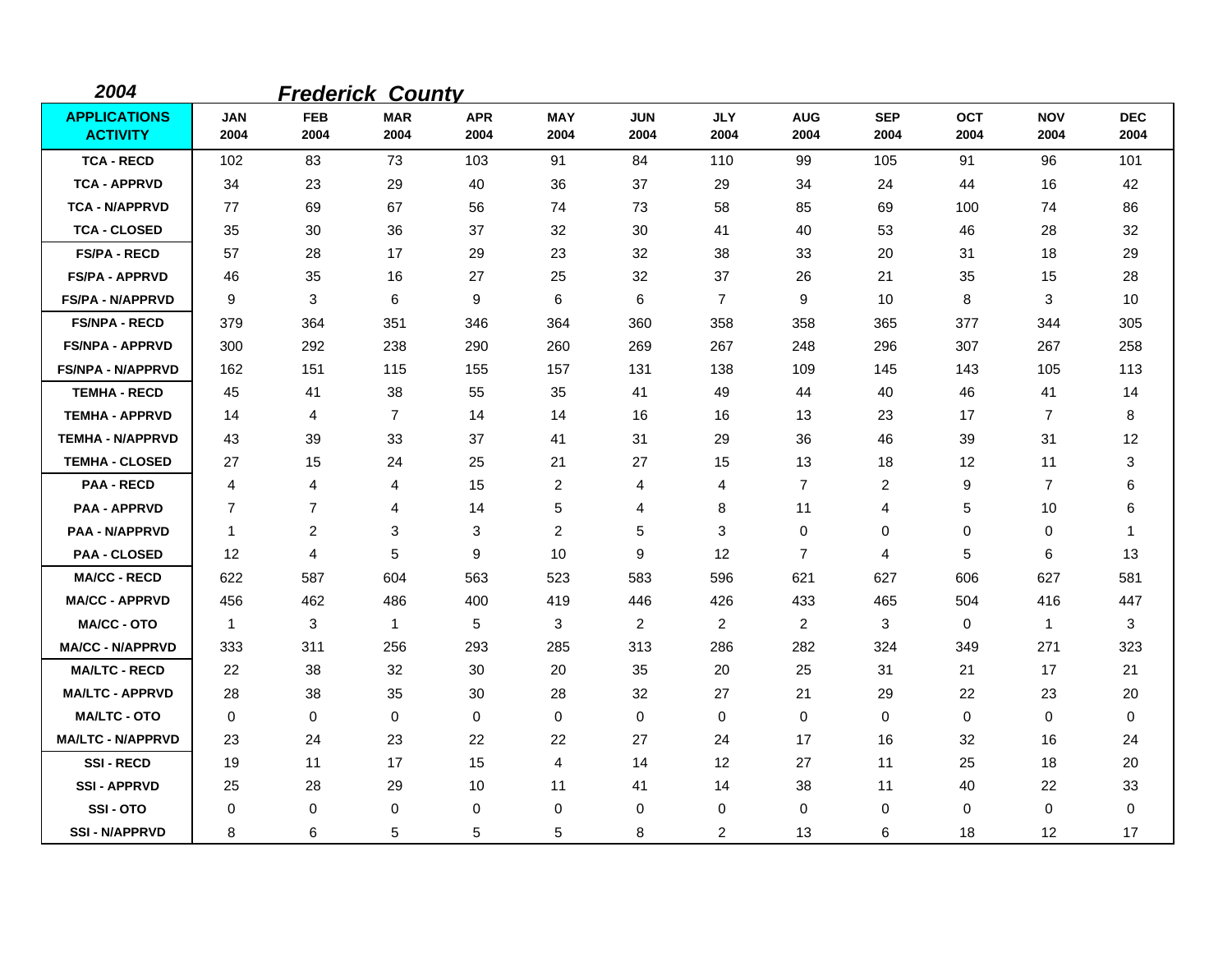| 2004                             |                    |                    | <b>Frederick County</b> |                    |                    |                    |                    |                    |                    |                    |                    |                    |
|----------------------------------|--------------------|--------------------|-------------------------|--------------------|--------------------|--------------------|--------------------|--------------------|--------------------|--------------------|--------------------|--------------------|
| <b>CASELOAD</b><br><b>COUNTS</b> | <b>JAN</b><br>2004 | <b>FEB</b><br>2004 | <b>MAR</b><br>2004      | <b>APR</b><br>2004 | <b>MAY</b><br>2004 | <b>JUN</b><br>2004 | <b>JLY</b><br>2004 | <b>AUG</b><br>2004 | <b>SEP</b><br>2004 | <b>OCT</b><br>2004 | <b>NOV</b><br>2004 | <b>DEC</b><br>2004 |
| <b>TCA - CASE/PAID</b>           | 354                | 345                | 346                     | 352                | 359                | 361                | 344                | 352                | 326                | 343                | 306                | 343                |
| <b>TCA - ADULT/RECIP</b>         | 211                | 210                | 214                     | 224                | 226                | 230                | 212                | 240                | 211                | 217                | 191                | 216                |
| <b>TCA - CHILD/RECIP</b>         | 603                | 618                | 588                     | 598                | 628                | 607                | 594                | 622                | 558                | 576                | 522                | 603                |
| <b>TCA - TOTAL/RECIP</b>         | 814                | 828                | 802                     | 822                | 854                | 837                | 806                | 862                | 769                | 793                | 713                | 819                |
| <b>TCA - NET/EXPEND</b>          | \$120,966          | \$126,272          | \$116,645               | \$123,302          | \$126,059          | \$131,206          | \$129,764          | \$128,547          | \$113,837          | \$113,501          | \$110,021          | \$159,842          |
| <b>FS/PA - H/HOLD CERT</b>       | 812                | 822                | 802                     | 798                | 806                | 805                | 805                | 798                | 791                | 798                | 807                | 812                |
| <b>FS/PA - H/HOLD PART</b>       | 805                | 821                | 800                     | 793                | 801                | 802                | 800                | 793                | 788                | 795                | 806                | 812                |
| <b>FS/PA - INDVD PART</b>        | 1,289              | 1,297              | 1,251                   | 1,241              | 1,262              | 1,257              | 1,277              | 1,240              | 1,225              | 1,226              | 1,244              | 1,261              |
| <b>FS/NPA - H/HOLD CERT</b>      | 2,016              | 2,043              | 2,047                   | 2,082              | 2,092              | 2,085              | 2,081              | 2,089              | 2,130              | 2,219              | 2,203              | 2,196              |
| <b>FS/NPA - H/HOLD PART</b>      | 1,996              | 2,025              | 2,017                   | 2,063              | 2,072              | 2,059              | 2,061              | 2,068              | 2,107              | 2,204              | 2,190              | 2,179              |
| <b>FS/NPA - INDVD PART</b>       | 4,888              | 4,960              | 4,958                   | 5,046              | 5,112              | 5,111              | 5,122              | 5,172              | 5,231              | 5,502              | 5,465              | 5,441              |
| <b>FS/TOTAL - ISSUED</b>         | \$513,550          | \$527,126          | \$520,449               | \$527,195          | \$533,865          | \$532,800          | \$531,287          | \$541,559          | \$539,349          | \$606,383          | \$606,299          | \$599,441          |
| <b>GPA/PW - CASE/PAID</b>        | $\mathbf 0$        | 0                  | $\mathbf 0$             | 0                  | $\mathbf 0$        | 0                  | 0                  | 0                  | 0                  | 0                  | $\mathbf 0$        | 0                  |
| <b>TEMHA - CASE/PAID</b>         | 182                | 164                | 149                     | 150                | 156                | 143                | 158                | 154                | 162                | 162                | 146                | 174                |
| <b>TEMHA - RECIP</b>             | 179                | 163                | 143                     | 147                | 151                | 140                | 158                | 150                | 161                | 161                | 145                | 173                |
| <b>TEMHA - NET/EXPEND</b>        | \$21,806           | \$26,638           | \$83,393                | (\$1,204)          | (\$5,311)          | \$40,024           | \$18,676           | \$30,230           | \$5,763            | \$14,555           | \$24,968           | (\$5,327)          |
| <b>PAA - CASE/PAID</b>           | 223                | 230                | 225                     | 231                | 233                | 222                | 226                | 235                | 231                | 229                | 240                | 232                |
| <b>PAA - RECIP</b>               | 223                | 230                | 225                     | 231                | 233                | 222                | 226                | 235                | 231                | 229                | 240                | 232                |
| <b>PAA - NET/EXPEND</b>          | \$36,660           | \$40,465           | \$38,890                | \$39,079           | \$39,837           | \$36,452           | \$37,225           | \$38,917           | \$38,297           | \$37,952           | \$39,621           | \$37,040           |
| <b>MA\CC - CUC</b>               | 6,156              | 6,489              | 6,245                   | 6,516              | 6,302              | 6,573              | 6,449              | 6,415              | 6,806              | 6,587              | 6,790              | 6,637              |
| <b>MA\CC - SPEND DOWN</b>        | 29                 | 48                 | 41                      | 58                 | 49                 | 78                 | 57                 | 42                 | 50                 | 46                 | 55                 | 45                 |
| <b>MA\LTC - CUC</b>              | 561                | 574                | 571                     | 574                | 570                | 581                | 580                | 572                | 590                | 582                | 586                | 570                |
| <b>MAILTC - SPEND DOWN</b>       | $\Omega$           | $\Omega$           | $\mathbf 0$             | $\Omega$           | $\Omega$           | $\mathbf 0$        | $\Omega$           | 0                  | $\Omega$           | $\Omega$           | $\mathbf 0$        | 0                  |
| SSI-CUC                          | 1,348              | 1,368              | 1,364                   | 1,364              | 1,358              | 1,399              | 1,398              | 1,407              | 1,402              | 1,426              | 1,433              | 1,397              |
| <b>TCA - RECONS</b>              | 14                 | 18                 | 16                      | 20                 | 22                 | 14                 | 14                 | 11                 | 18                 | 15                 | $\overline{7}$     | 11                 |
| <b>PAA - RECONS</b>              | 4                  | $\overline{c}$     | 4                       | $\overline{2}$     | $\mathbf{1}$       | $\mathbf 0$        | $\overline{7}$     | $\overline{c}$     | 4                  | $\overline{2}$     | 3                  | $\overline{2}$     |
| <b>PA/FS - RECONS</b>            | 91                 | 74                 | 83                      | 91                 | 87                 | 79                 | 83                 | 63                 | 71                 | 98                 | 80                 | 103                |
| <b>NPA/FS - RECONS</b>           | 126                | 145                | 146                     | 174                | 151                | 141                | 148                | 132                | 176                | 178                | 155                | 145                |
| <b>MA/CC - RECONS</b>            | 432                | 454                | 526                     | 557                | 469                | 517                | 554                | 454                | 521                | 594                | 455                | 535                |
| <b>MA/LTC - RECONS</b>           | 20                 | 10                 | 18                      | 12                 | 14                 | 23                 | 9                  | 13                 | 9                  | 11                 | 2                  | 17                 |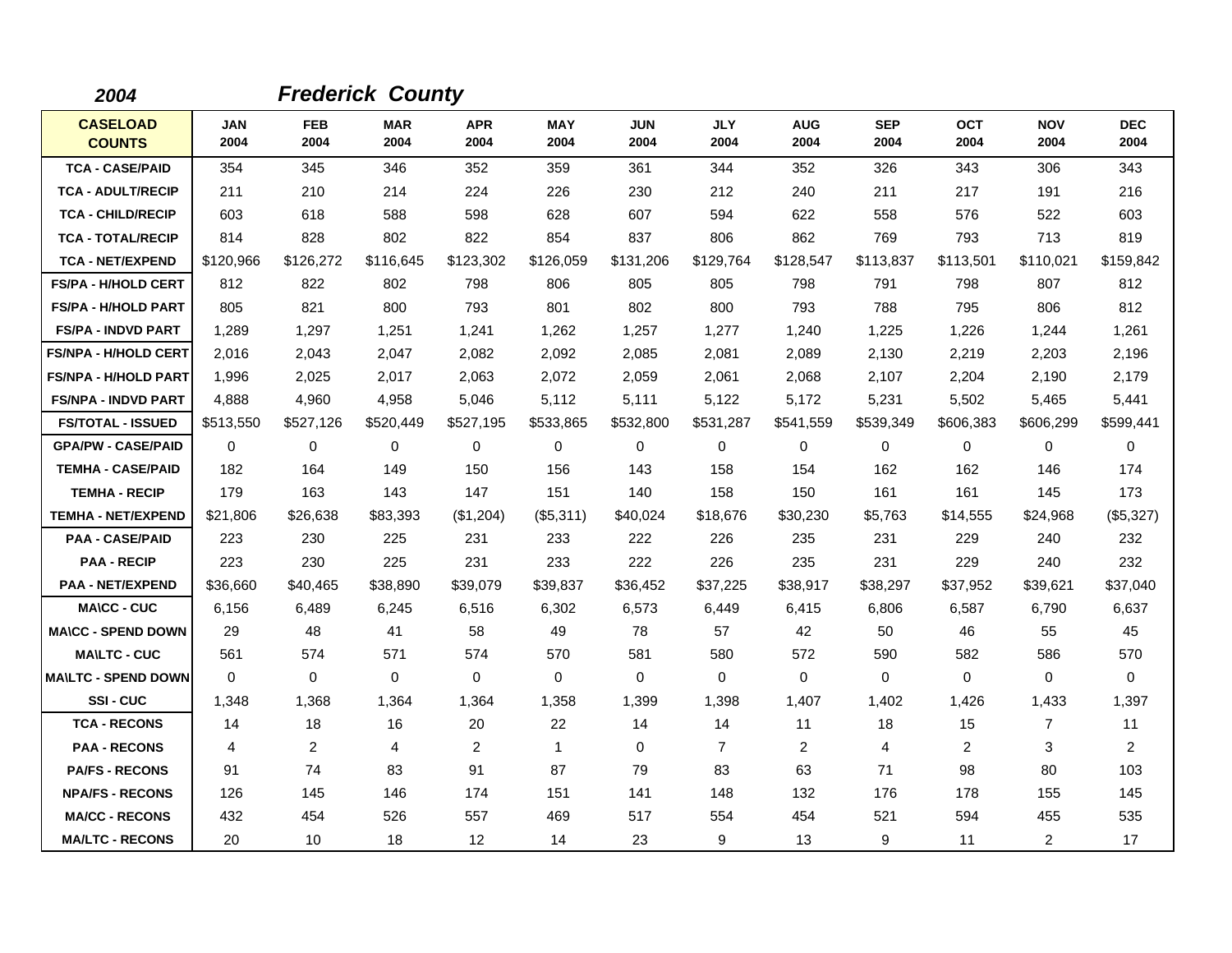| 2005                                   |                    |                    | <b>Frederick County</b> |                    |                    |                    |                    |                            |                    |                    |                    |                    |
|----------------------------------------|--------------------|--------------------|-------------------------|--------------------|--------------------|--------------------|--------------------|----------------------------|--------------------|--------------------|--------------------|--------------------|
| <b>APPLICATIONS</b><br><b>ACTIVITY</b> | <b>JAN</b><br>2005 | <b>FEB</b><br>2005 | <b>MAR</b><br>2005      | <b>APR</b><br>2005 | <b>MAY</b><br>2005 | <b>JUN</b><br>2005 | <b>JLY</b><br>2005 | <b>AUG</b><br>2005         | <b>SEP</b><br>2005 | <b>OCT</b><br>2005 | <b>NOV</b><br>2005 | <b>DEC</b><br>2005 |
| <b>TCA - RECD</b>                      | 101                | 76                 | 110                     | 119                | 120                | 107                |                    |                            |                    |                    |                    |                    |
| <b>TCA - APPRVD</b>                    | 36                 | 35                 | 33                      | 23                 | 32                 | 41                 |                    |                            |                    |                    |                    |                    |
| <b>TCA - N/APPRVD</b>                  | 79                 | 73                 | 85                      | 90                 | 93                 | 104                |                    | NEW FORMAT AS OF JULY 2005 |                    |                    |                    |                    |
| <b>TCA - CLOSED</b>                    | 29                 | 36                 | 36                      | 38                 | 37                 | 40                 |                    |                            |                    |                    |                    |                    |
| <b>FS/PA - RECD</b>                    | 20                 | 30                 | 38                      | 22                 | 32                 | 25                 |                    |                            |                    |                    |                    |                    |
| <b>FS/PA - APPRVD</b>                  | 18                 | 29                 | 38                      | 28                 | 33                 | 22                 |                    |                            |                    |                    |                    |                    |
| <b>FS/PA - N/APPRVD</b>                | 4                  | $\overline{7}$     | 5                       | $\mathbf{3}$       | 10                 | 10                 |                    |                            |                    |                    |                    |                    |
| <b>FS/NPA - RECD</b>                   | 377                | 277                | 383                     | 363                | 375                | 342                |                    | NEW FORMAT AS OF JULY 2005 |                    |                    |                    |                    |
| <b>FS/NPA - APPRVD</b>                 | 304                | 254                | 306                     | 264                | 306                | 275                |                    |                            |                    |                    |                    |                    |
| FS/NPA - N/APPRVD                      | 94                 | 83                 | 91                      | 98                 | 117                | 112                |                    |                            |                    |                    |                    |                    |
| <b>TEMHA - RECD</b>                    | 46                 | 45                 | 57                      | 43                 | 51                 | 66                 |                    |                            |                    |                    |                    |                    |
| <b>TEMHA - APPRVD</b>                  | 19                 | 15                 | 21                      | 15                 | 18                 | 16                 |                    |                            |                    |                    |                    |                    |
| <b>TEMHA - N/APPRVD</b>                | 34                 | 31                 | 38                      | 42                 | 48                 | 48                 |                    |                            |                    |                    |                    |                    |
| <b>TEMHA - CLOSED</b>                  | 16                 | 16                 | 23                      | 21                 | 21                 | 13                 |                    |                            |                    |                    |                    |                    |
| <b>PAA - RECD</b>                      | 4                  | $\overline{7}$     | 9                       | 9                  | $\overline{7}$     | 5                  |                    |                            |                    |                    |                    |                    |
| <b>PAA - APPRVD</b>                    | 9                  | 6                  | 9                       | 8                  | $\overline{7}$     | 6                  |                    |                            |                    |                    |                    |                    |
| <b>PAA - N/APPRVD</b>                  | 4                  | $\overline{2}$     | $\mathbf{1}$            | 0                  | 3                  | 1                  |                    |                            |                    |                    |                    |                    |
| <b>PAA - CLOSED</b>                    | $\overline{7}$     | 6                  | 14                      | 10                 | 12                 | 11                 |                    |                            |                    |                    |                    |                    |
| <b>MA/CC - RECD</b>                    | 534                | 528                | 680                     | 650                | 654                | 666                |                    |                            |                    |                    |                    |                    |
| <b>MA/CC - APPRVD</b>                  | 368                | 436                | 505                     | 421                | 429                | 457                |                    |                            |                    |                    |                    |                    |
| <b>MA/CC - OTO</b>                     | 0                  | $\mathbf 0$        | $\mathbf 0$             | $\overline{c}$     | $\mathbf{1}$       | $\sqrt{5}$         |                    |                            |                    |                    |                    |                    |
| <b>MA/CC - N/APPRVD</b>                | 275                | 272                | 349                     | 322                | 367                | 373                |                    |                            |                    |                    |                    |                    |
| <b>MA/LTC - RECD</b>                   | 25                 | 18                 | 29                      | 36                 | 41                 | 18                 |                    |                            |                    |                    |                    |                    |
| <b>MA/LTC - APPRVD</b>                 | 25                 | 34                 | 26                      | 38                 | 28                 | 37                 |                    |                            |                    |                    |                    |                    |
| <b>MA/LTC - OTO</b>                    | 0                  | 0                  | 0                       | 0                  | $\mathbf 0$        | $\pmb{0}$          |                    |                            |                    |                    |                    |                    |
| <b>MA/LTC - N/APPRVD</b>               | 9                  | 21                 | 18                      | 13                 | 17                 | 31                 |                    |                            |                    |                    |                    |                    |
| <b>SSI-RECD</b>                        | 10                 | 10                 | 19                      | 29                 | 23                 | 12                 |                    |                            |                    |                    |                    |                    |
| <b>SSI - APPRVD</b>                    | 11                 | 17                 | 26                      | 42                 | 30                 | 18                 |                    |                            |                    |                    |                    |                    |
| SSI-OTO                                | 0                  | 0                  | 0                       | 0                  | 0                  | 0                  |                    |                            |                    |                    |                    |                    |
| <b>SSI-N/APPRVD</b>                    | 5                  | $\overline{7}$     | 11                      | 21                 | 11                 | 11                 |                    |                            |                    |                    |                    |                    |